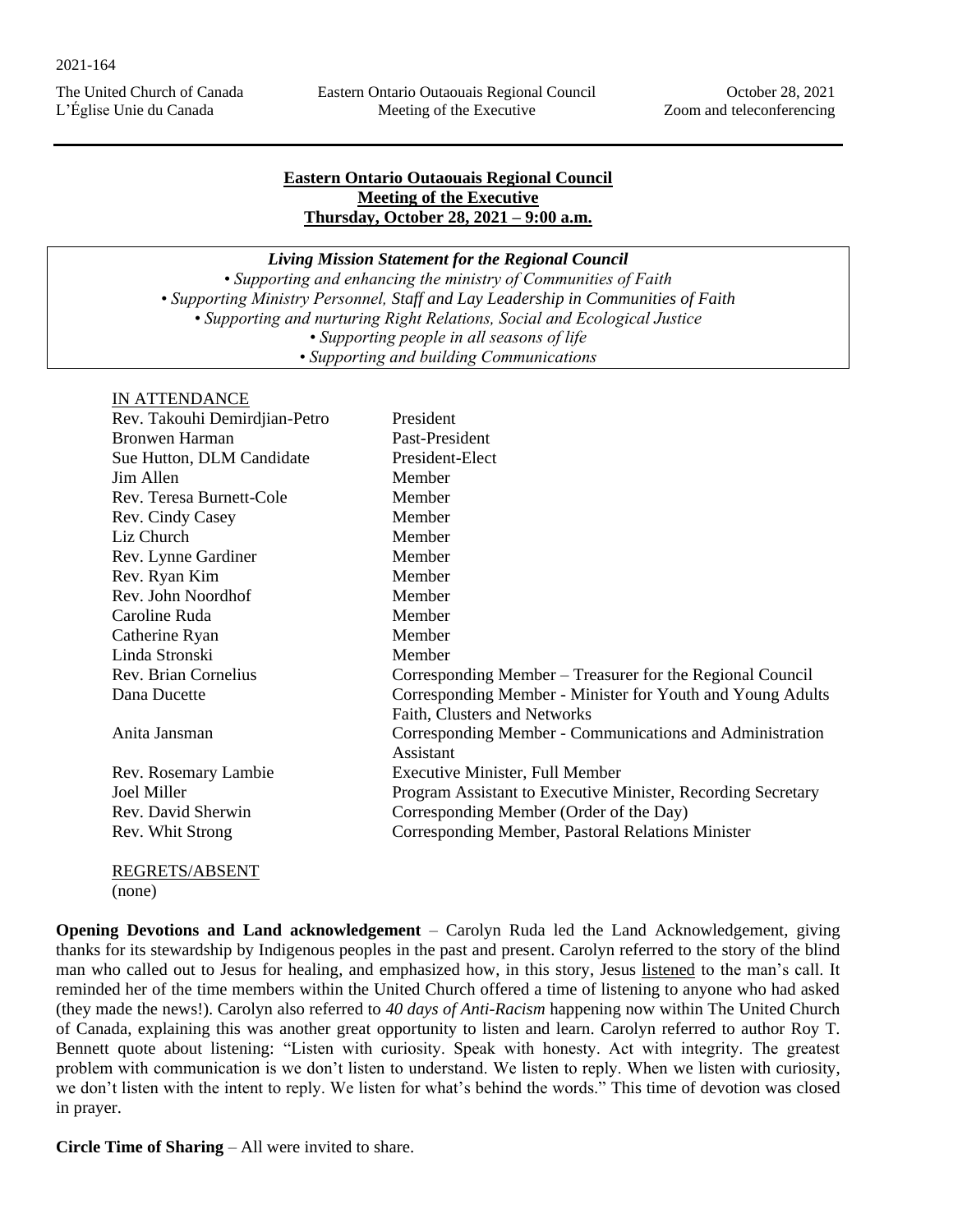#### **Appointment of an Equity Monitor for this Meeting**

**2021-10-28\_094 MOTION** (C. Ryan/L. Gardiner) That the Eastern Ontario Outaouais Regional Council Executive appoints Rev. Teresa Burnett-Cole as Equity Monitor for this meeting. **CARRIED**

#### **MINUTES**

#### **a) September 23, 2021**

**2021-10-28\_095 MOTION** (L. Gardiner/C. Ruda) that the Eastern Ontario Outaouais Regional Council Executive accepts the Minutes of September 23, 2021 as circulated. **CARRIED** 

#### **b) October 8, 2021**

**2021-10-28\_096 MOTION** (J. Allen/C. Casey) that the Eastern Ontario Outaouais Regional Council Executive accepts the Minutes of October 8, 2021 as circulated. **CARRIED**

#### **c)** Minutes of Email Poll ending October 19, 2021

**2021-10-28\_097 MOTION** (L. Gardiner/L. Church) that the Eastern Ontario Outaouais Regional Council Executive accepts the Minutes of Email poll ending October 19, 2021 as circulated.

*2021-10-19\_001 MOTION: (C. Ruda/L. Stronski) that the Eastern Ontario Outaouais Regional Council Executive acknowledges the necessity of naming Trustees who will be the Trustees for the property of the former St. Andrew's United Church, of the Campbell's Bay Pastoral Charge, of The United Church of Canada, located at 798 Clarendon Street, Bryson, Quebec J0X 1H0 (the "Property"). The Trustees are authorized to enter into and execute an Agreement of Purchase and Sale to sell the Property, and such agreement as may have been signed in advance of this resolution is hereby ratified and confirmed, and all other documents relating to it in their capacities as Trustees appointed under the Trusts of Model Deed annexed as Schedule A to The United Church of Canada Act, S.O. 1925, chapter 125 (as amended) and not in their personal capacities and that such Trustees shall have no personal liability pursuant to the Agreement. The Eastern Ontario Outaouais Regional Council Executive appoint Don Reynolds and Rosemary Lambie as Trustees, with full signing authority for all the Trustees. CARRIED*

*2021-10-19\_002 MOTION: (C. Ruda/L. Stronski) that the Eastern Ontario Outaouais Regional Council Executive give its consent to the sale of certain Real Property, the former St. Andrew's United Church, of the Campbell's Bay Pastoral Charge, of The United Church of Canada, located at 798 Clarendon Street, Bryson, Quebec J0X 1H0, pursuant to an agreement between the Trustees of the congregation as named by the Eastern Ontario Outaouais Regional Council of The United Church of Canada, as seller, and Henry Jasper Fayer and Beroniko Jasper Fayer as purchaser, dated the 20 day of October 2021, and the terms of which are as follows:*

- *Sale Price - \$26,000*
- *Deposit of \$6000 on acceptance of the offer*
- *Closing end of November 2021*

*The plan for the disposition of the proceeds arising from the transaction will be in a recommendation from the Property Leadership Team at a later date. There is a verbal request to provide continued support for the local United Church cemetery. CARRIED*

# **CARRIED**

#### **Agenda**

**2021-10-28\_098 MOTION** (L. Stronski/C. Casey) that the Eastern Ontario Outaouais Regional Council Executive accepts the agenda as circulated, with the addition: discussion of changes in Benefits under new business. (T. Burnett-Cole) **CARRIED**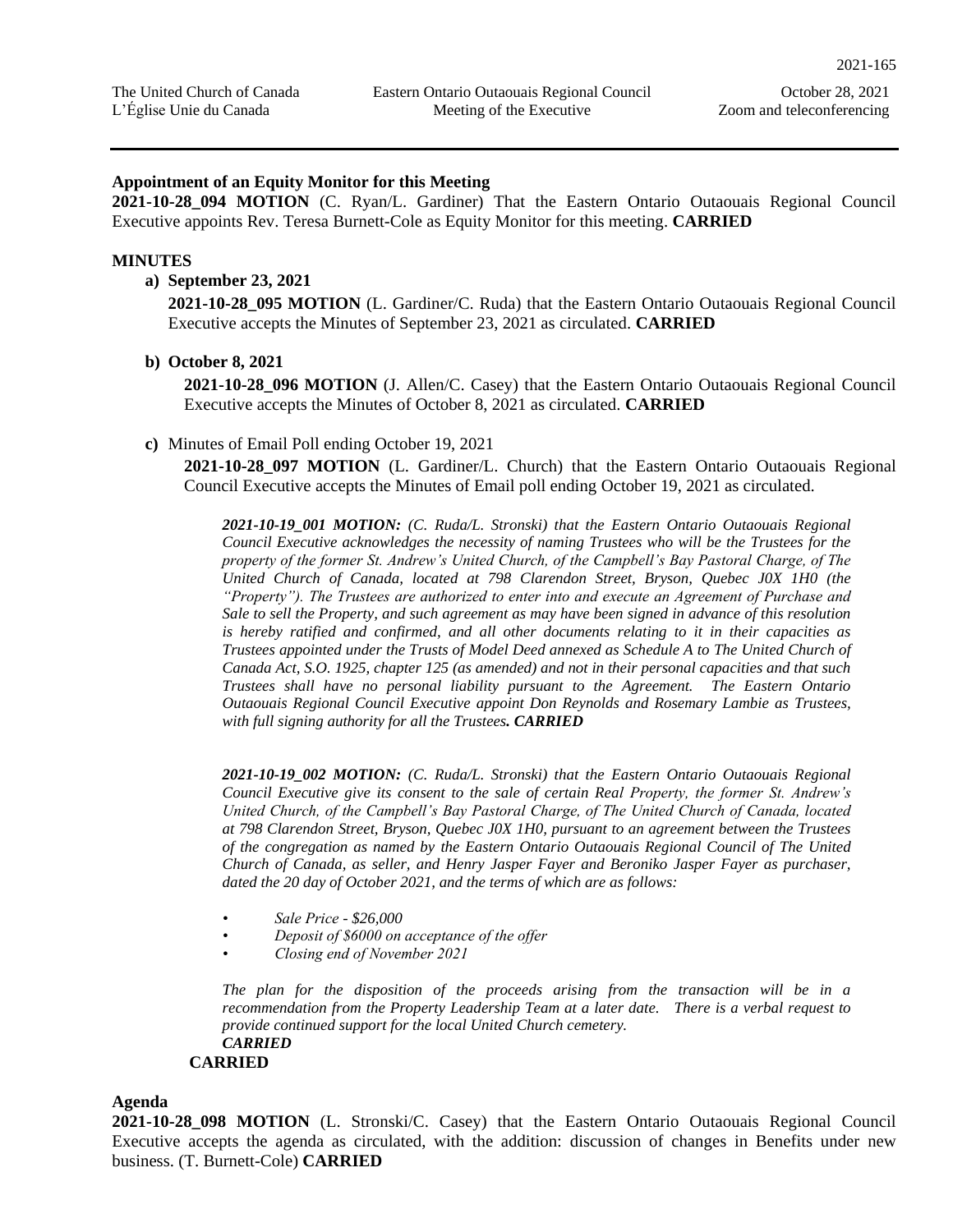| 2021-166 |
|----------|
|----------|

There was one opposed to the agenda for the fact that information arrived less then 24 hours before this meeting and it was not feasible to read through all of the material. It was suggested to clearly communicate that materials for the Executive will not be dealt with unless received 72 hours ahead of time. It was suggested to post the dates of the Executive be posted online as well as communicating the fact that materials must be in ahead of time.

**2021-10-28\_099 MOTION** (S. Hutton/B. Harman) that the Eastern Ontario Outaouais Regional Council Executive create a deadline for any reporting to be dealt with by the Executive to be submitted at least one week prior to Executive meetings, and that the Executive members receive materials at least 72 hours before the Executive meeting. **CARRIED**

**Oder of the Day** 9:45 YAYA with Rev. David Sherwin

**2021-10-28\_100 MOTION** (S. Hutton/J. Allen) that the Eastern Ontario Outaouais Regional Council Executive make Rev. David Sherwin a corresponding member for this meeting. **CARRIED** 

- See Proposal to Create a Camp Awesome Director Position as **Appendix A**
- See Camp Awesome Director Position Description as **appendix B**
- See Camp Awesome Director Position Financial Plan as **appendix C**
- See Terms of Reference for the YAYA Leadership Team as **appendix D**
- See YAYA Report as **appendix E**

Rev. David Sherwin introduced the proposal to create a Camp Awesome Director position and its implications for RC YAYA work. David received questions afterwards.

Discussion: A request has been made that a document be created providing reasoning for changes (and in budget) and potential for new position to be presented to the Regional Council. It was suggested that a learning session be had in February so that all will have the opportunity to listen and learn about this proposal. This timeline would not be detrimental to the unfolding of the proposal, although it limits a potential new director from being part of the preliminary planning which began after Labor Day. Planning Camp Awesome is currently part of the Youth Minister Job and work will still continue. David explained that Camp Awesome's current structure makes it different from other camps operating within the Regional Council, in terms of accountability and being a budget item. This proposal is for a three-year pilot-project in order for the Executive help the project move forward and not lose a year.

The YAYA Minister Position description is a separate item from deciding on Camp Awesome. It was also suggested that the 'under tens (10)' be considered if a new YAYA Minister job description be created. It was suggested to make the proposal part of the budget presentation at the General Meeting. More details are needed regarding salary and benefits compensation for the Camp Awesome Director position.

**2021-10-28\_101 MOTION** (C. Casey/J. Allen) that the Eastern Ontario Outaouais Regional Council Executive direct the Finance Leadership Team to work in consultation with the YAYA Leadership Team and present to the Regional Council the Camp Awesome pilot-project and recommend creating a budget line for this pilot-project over the next three years. **CARRIED**

## **Correspondence**

- a) September 23, 2021 Sarah Charters, Director of Philanthropy re 3 letters of appreciation for contributions from church property sales of \$6000.00, \$23,606.96 and \$38,395.00 to the ministry of healing and restoration for the Indigenous communities *(for information)*
- b) October 1, 2021 Marc Grenon, Board of Vocation re suitability of Susan Hutton for Recognition as a Designated Lay Minister *(for action in spring 2022)*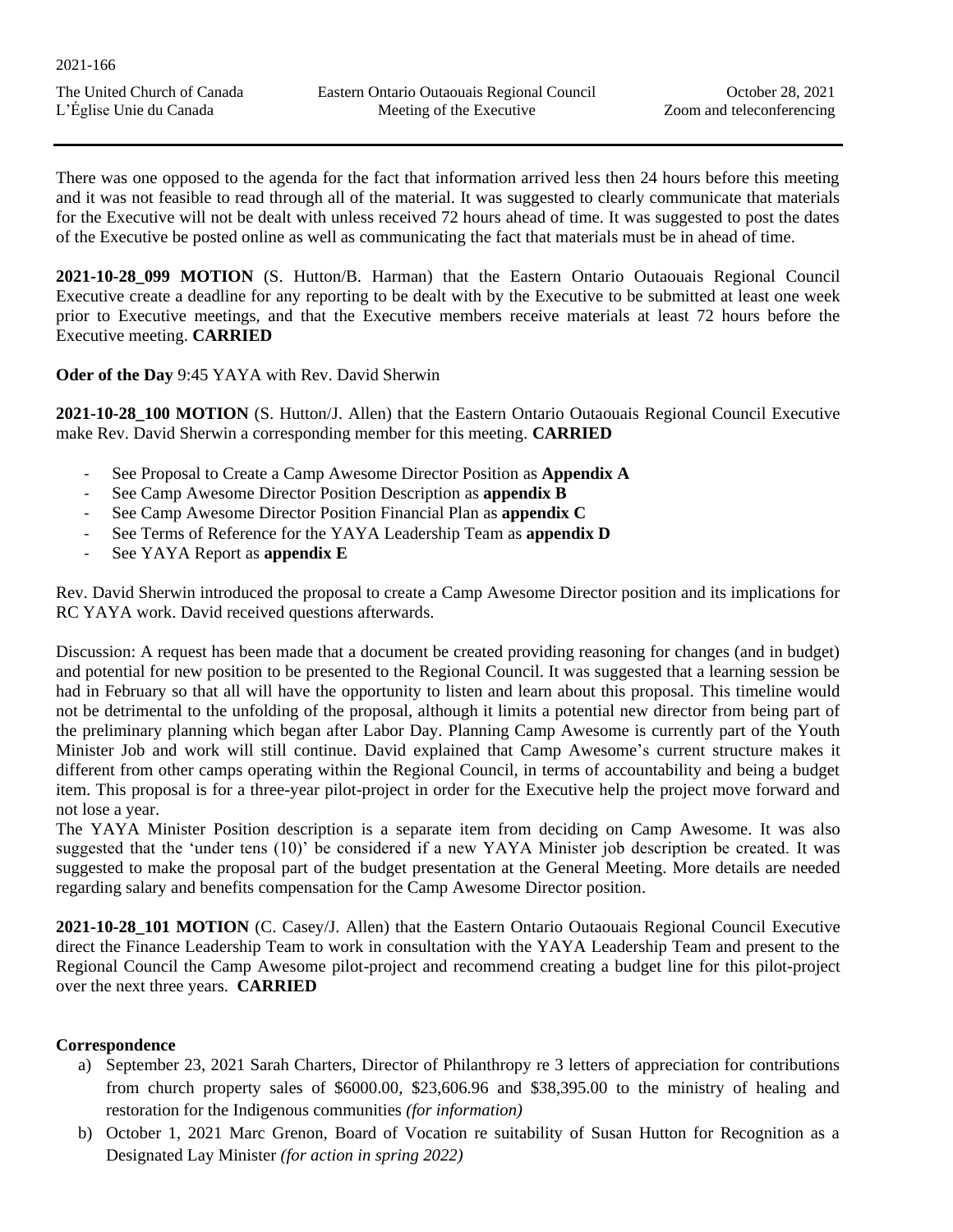c) October 27, 2021 Rev. David Sherwin, YAYA team with proposed changes (*for action – presentation at meeting)*

#### **Business**

Supporting and enhancing the ministry of Communities of Faith

- **1. Governance** both to be introduced under section 4. Pastoral Relations
	- a) Communications Policy
	- b) Sacraments Elder Policy

#### **2. Finance**

- See 2021 Financial Report and Draft Proposed Budget 2022 as **appendix F**

Rev. Brian Cornelius provided a written report which accompanied his documents:

I am reporting four items for your information and action.

First of all, I have attached a financial report (should open on the second tab) that *projects* income and expenses to the end of 2021. I have done this projection for budgeting purposes. The assumption does include a projection where we do not have in place a replacement for Jane Dawson before the end of the year.

You will note that we project a surplus of 121,000 for governance but it would have been 100,000 if Jane had remained employed throughout the year.

You will note a projected surplus of 7.500 for Mission and Mission but it would have been a 13,500 *deficit* if Jane had remained employed throughout the year.

Second there is a draft proposed budget. This is a *status quo budget* and we still await instruction from the Executive if significant changes are needed. There will be more tweaking and I note the following

1. Assumption that Jane Dawson is replaced for the full year in 2022

2. Assumption about revenue from investments ... likely will be a little higher. We have guessed on the conservative side

3. Will be touching base with Rosemary about staff telephones and home offices, but this will be small tweaking and not significant.

4. Assumption that funding from General Council remains the same.

With these assumptions, we present a *balanced budget* for governance and a *deficit* for Mission and Ministry of about 32,000 for a total deficit of about 32,500.

For your information, we project that we will have an *accumulated reserve* of around 290,000 for governance and 82,000 for Mission and Ministry.

Third The finance committee met and reviewed Mission Support applications and in spite of the deficit in Mission and Ministry recommend the same amounts for 2022 and request the Executive pass the following motion.

| <b>Algonquin Chaplaincy</b>  | 5.550  |
|------------------------------|--------|
| Alwyn Pastoral Charge        | 3.500  |
| Camp Lau-Ren                 | 20,000 |
| <b>Carlington Chaplaincy</b> | 7.000  |
| Centre 507                   | 30,670 |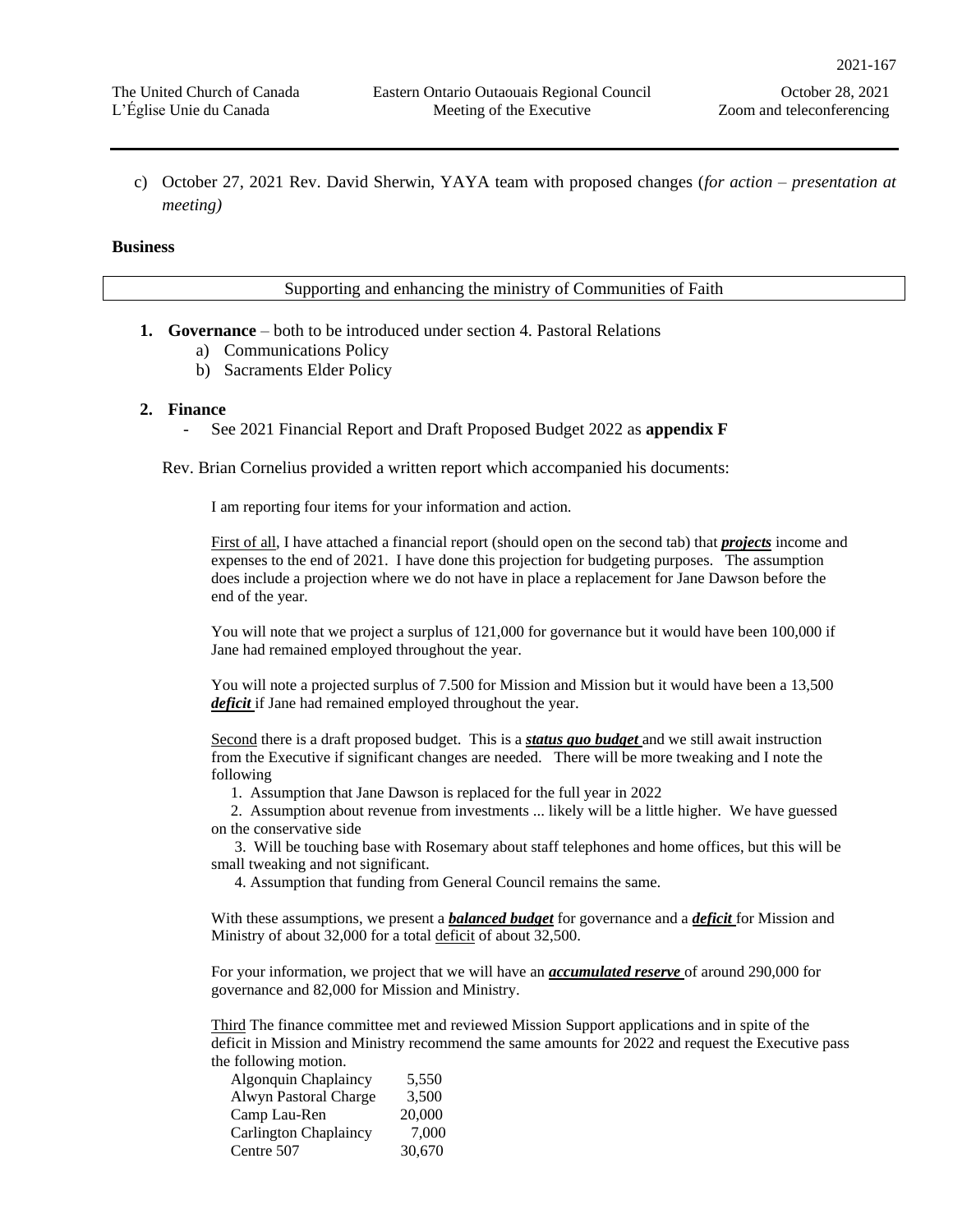| 15,000 |
|--------|
| 36,300 |
| 2.500  |
| 15,000 |
|        |

Fourth We have received information from other Regional Councils regarding sale of property and will review this on November 4th and provide a recommendation from there.

**2021-10-28\_102 MOTION** (J. Noordhof/C. Casey) that the Eastern Ontario Outaouais Regional Council Executive receives the current 2021 Financial report for information. **CARRIED** 

**2021-10-28\_103 MOTION** (B. Harman/C. Ryan) that the Eastern Ontario Outaouais Regional Council Executive receives the draft proposed budget 2022 for information. **CARRIED**

**2021-10-28\_104 MOTION** (C. Ruda/S. Hutton) that the Eastern Ontario Outaouais Regional Council Executive concurs with the recommendation of the Finance Team to distribute Mission support amounts for 2022 as follows:

| Algonquin Chaplaincy         | 5,550  |
|------------------------------|--------|
| Alwyn Pastoral Charge        | 3,500  |
| Camp Lau-Ren                 | 20,000 |
| <b>Carlington Chaplaincy</b> | 7,000  |
| Centre 507                   | 30,670 |
| Golden Lake Camp             | 15,000 |
| House of Lazarus             | 36,300 |
| <b>Ottawa West End Chap</b>  | 2,500  |
| Rideau Hill Camp             | 15,000 |
|                              |        |

## **CARRIED**

- **3. Supporting Communities of Faith** Rev. Rosemary Lambie provided brief oral reports for each of the following, expecting actions to be taken in the future:
	- a) St. Paul's Richmond United Church*:* pending
	- b) Zion Evangelical (Pembroke) United Church: pending
	- c) Iroquois United Church: pending (cemetery)
	- d) Pendleton United Church: Mediation process has broken down
	- e) Hawthorne United Church UPRC
	- f) St. Paul's–Eastern United Church: UPRC
	- g) Thurso United Church: pending
	- h) St. Andrew's, Bryson (Campbell's Bay Pastoral Charge): sale being finalized
	- i) Grace-St. Andrew's United Church Arnprior: UPRC
	- j) St Paul's United Church (Kenmore):

**2021-10-28\_102 MOTION** (J. Allen/B. Harman) that the Eastern Ontario Outaouais Regional Council Executive concurs with the request in principal to the sale of certain Real Property, the St. Paul's United Church, Kenmore, of The United Church of Canada, located at 3302 York's Corners Road, Con 9 Pt Lot 28, City of Ottawa, roll number 0614 700 065 19201 0000, pursuant to an agreement between the Trustees of the St. Paul's United Church, Kenmore a congregation of the Eastern Ontario Outaouais Regional Council of The United Church of Canada, as seller, and All Season's Wedding Ltd, as purchaser, pending a building inspection, and the terms of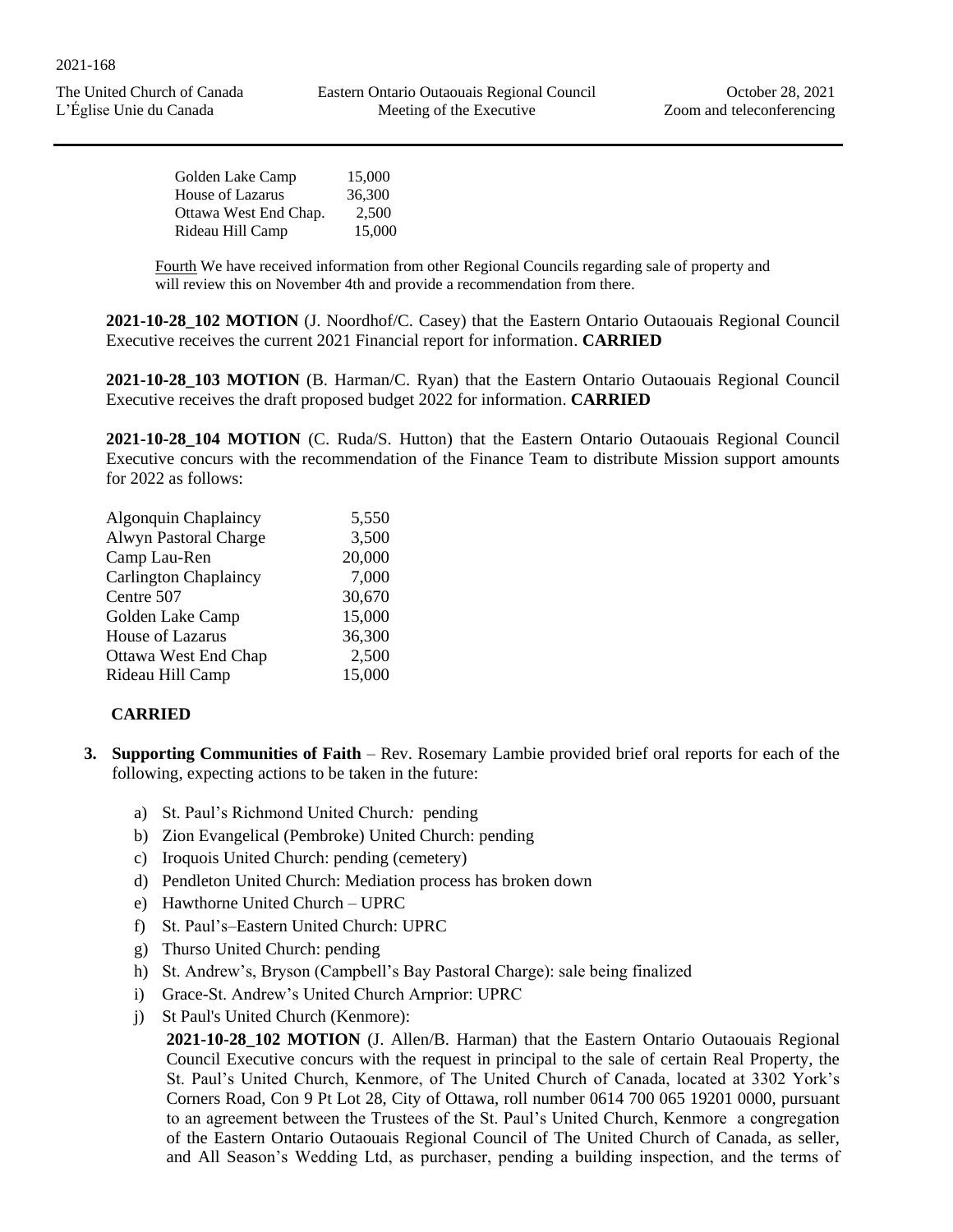which is Sale Price - \$80,000, and the congregation having free access to the building for 5 years from the date of purchase.

The Trustees are charged to remit 10% of the proceeds of the sale to the United Church of Canada for the on-going support of Indigenous Ministry, and the remaining 90% must be retained by the Community of Faith, until a ministry plan that is financially sustainable for the use of the proceeds has been approved by the Regional Council. **CARRIED**

k) **Opening churches** following UCC, provincial and local guidelines: Question: Do churches begin asking for double vaccinations? Ontario law stipulates that worship does not need double vaccinations, but anything else in the church is considered an event, and events require double vaccinations.

Supporting Ministry Personnel, Staff and Lay Leadership in Communities of Faith

## **4. Pastoral Relations**

- See Pastoral Relations Commission minutes from meeting of October 19 as **appendix G**
- **a) 2021-10-28\_103 MOTION** (T. Burnett-Cole/B. Harman) that the Eastern Ontario Outaouais Regional Council Executive receives the Minutes and recommendations of the Pastoral Relations Commission from meeting of October 19, 2021 for information. **CARRIED**

## **b) Communications Policy**

- See Communication Policy as **appendix H**

**2021-10-28\_104 MOTION** (J. Noordhof/S. Hutton) that the Eastern Ontario Outaouais Regional Council Executive send the Communications Policy back to the Pastoral Relations Commission to conform with Canada Revenue Agency rules (e.g. need to provide receipts for reimbursement) and to address equity issues when considering an old or new appointment. **CARRIED**

## **c) Sacrament Elder Policy**

See Sacraments Elder Policy as **appendix I** 

**2021-10-28\_105 MOTION** (T. Burnett-Cole/B. Harman) that the Eastern Ontario Outaouais Regional Council Executive concurs with the amendments to the Sacraments Elder Policy and recommend to the meeting of the Regional Council. **CARRIED**

## **5. Licensed Lay Worship Leaders** –

**2021-10-28\_106 MOTION** (C. Casey/Sue Hutton) that the Eastern Ontario Outaouais Regional Council Executive concurs with the recommendation of the Pastoral Relations Commission for the licencing of new Licenced Lay Worship Leaders: Barbara Johns from Navan Pastoral Charge, Ruth Burnett-Coles from Glebe-St James, Jessica Knoyle from Trinity Pastoral Charge (Ottawa), and Tammy Fergusson from Grace United Church (Gananoque). (*T. Burnett-Cole abstains*) **CARRIED**

**2021-10-28\_107 MOTION** (L. Gardiner/J. Allen) that the Eastern Ontario Outaouais Regional Council Executive recommends to the Regional Council meeting the Entente with La Table regarding training, celebrating and accountability of French-speaking Licenced Lay Worship Leaders (as follows):

RECOGNITION OF FRANCOPHONES LICENCED LAY WORSHIP LEADERS AGREEMENT BETWEEN THE EASTERN ONTARIO OUTAOUAIS REGIONAL COUNCIL AND LA TABLE DES MINISTÈRES EN FRANÇAIS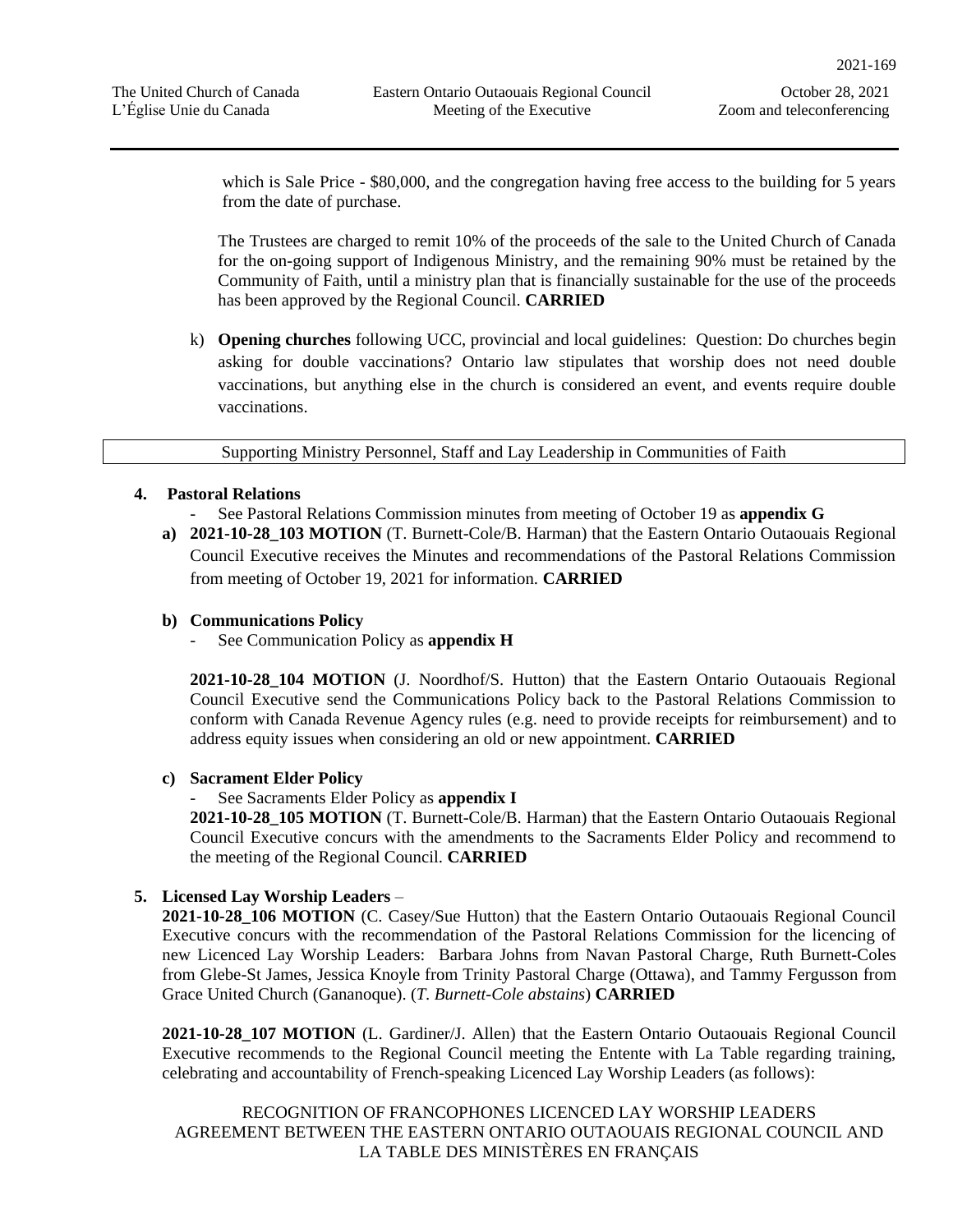During the autumn and winter seasons of 2020 and 2021 la Table des ministères en français and various Regional Councils held discussions regarding a collaboration between the two entities in order to ensure training and recognition of Francophone Licenced Lay Worship Leaders. These communications were fruitful. Details are provided herein.

There were two situations to address. The first, the francophone LLWL resides in the geographical area under the jurisdiction of the Eastern Ontario Outaouais Regional Council. In the second, he, she, they resides in another region and under the authority of another Regional Council.

In the first case, the licensing and relicensing of these francophone LLWLs would be done by a joint committee made up of members of the Eastern Ontario Outaouais Regional Council and of La Table des ministères en français. These LLWLs will in turn be authorized by motion of the Regional Council to preside over celebrations, in the language of their choice, within the Eastern Ontario Outaouais Regional Council just as those that the Regional Council has accredited. It is understood that the initial training and continuing professional development of francophone LLWLs would be designed and carried out by La Table in conjunction with the Eastern Ontario Outaouais Regional Council, and the training will be open to all those who are willing and able to follow the content in French.

In the second case, the request is that once a year La Table des Ministères en français will provide the Eastern Ontario Outaouais Regional Council with the list of francophone LLWLs that it has licensed or relicensed during the year. The Eastern Ontario Outaouais Regional Council, by motion, would endorse the licensing done by La Table of each of these persons, thereby enabling them to lead worship within the geographical boundaries of the Eastern Ontario Outaouais Regional Council in the language of their choice. The Eastern Ontario Outaouais Regional Council and La Table will then be able to celebrate the ministry of these francophone LLWLs according to the agreed terms.

In the event of a complaint or conflict resulting from a celebration made within the Eastern Ontario Outaouais Regional Council by a LLWL, a joint committee of the Eastern Ontario Outaouais Regional Council Region and La Table will be formed to deal with the situation. **CARRIED**

**2021-10-28\_107 CONSENSUS MOTION** that the Eastern Ontario Outaouais Regional Council Executive extend this meeting by 15 minutes.

Supporting and nurturing Right Relations, Social and Ecological Justice

**Social Justice and Networks** –The Minister Supporting Communities of Faith, Clusters and Networks position has been posted. Names for a selection committee will be circulated for approval.

Guaranteed Livable Income was a successful event with over 100 people attending.

Supporting people in all seasons of life

- **6. Vision and Transformation –** Rev. Cindy Casey reported that workshops are being well attended. Recommendations for the disbursement of grant funds will be coming to the Executive in the near future.
- **7. Stewardship –** Carolyn Ruda reported that the Team is meeting next Wednesday. Gifts with Vision catalogues have been sent out to Communities of Faith. Overall. Giving are down.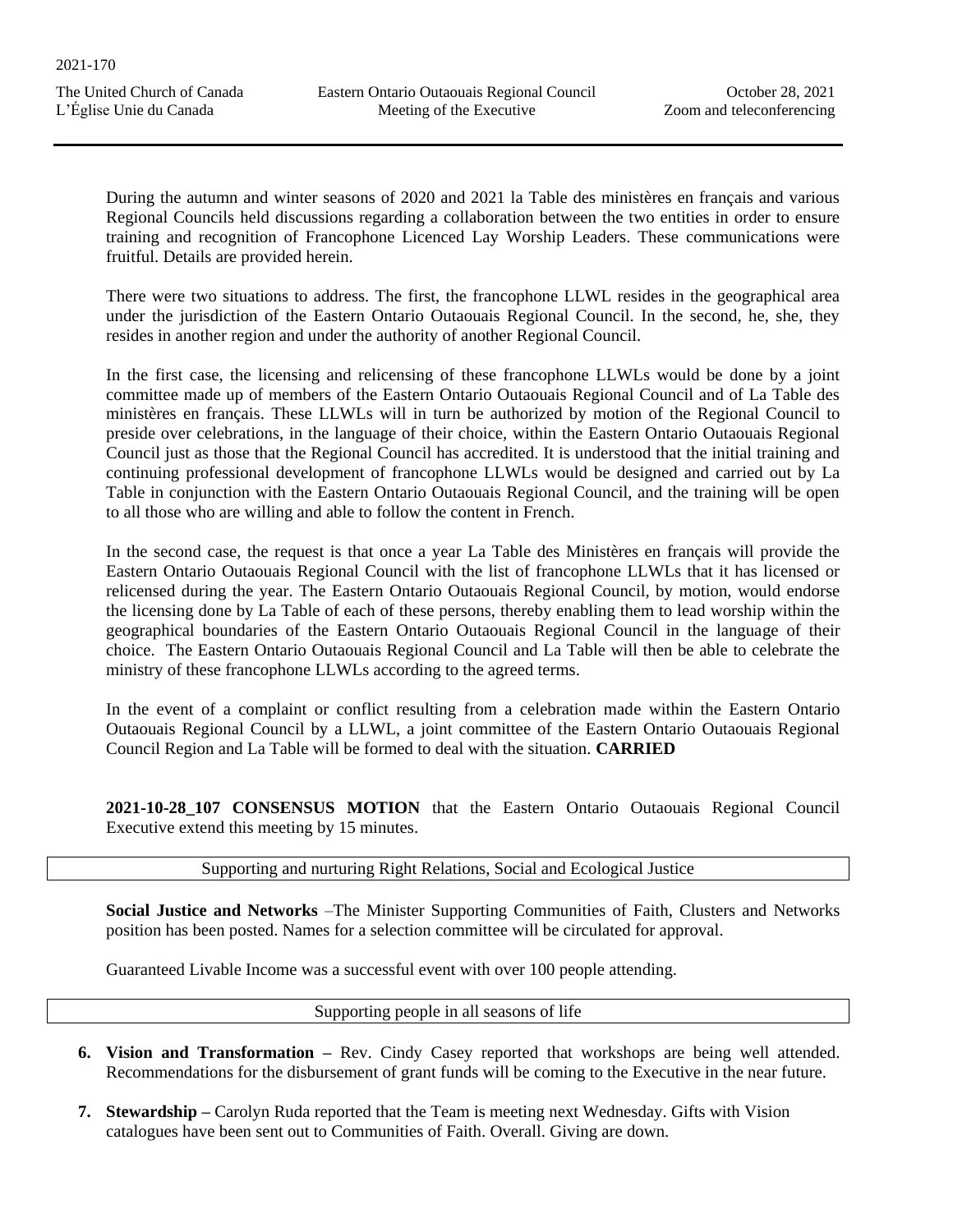**8. Affirm** – Linda Stronski, on behalf of Affirm thanked the planning committee for time on the agenda at the upcoming general meeting.

#### Supporting and Building Communications

- **9. Communications** See written report from Anita Jansman as **Appendix J**.
- **10. YAYA** *Order of the Day* 9:45 Dana Doucette and Rev. David Sherwin
- **11. Nominations** Sue Hutton, DLM Candidate
	- See Nominations Leadership Team Minutes of Tuesday October 5, 2021 as **appendix K**

## **12. Regional Council Meetings –**

-Save the date: November  $27<sup>th</sup>$  9 AM-noon

- -Listening Day Saturday February 26 9 am to noon
- -Celebration of Ministry hopefully Saturday April 9
- -Regional Council gathering hold Fri May 27, Sat 28

#### **New Business**

a) Discussion of Changes in Benefits

The question was asked if the Regional Council will discuss the 'Changes in Benefits' and the General Council's Mission and Vision statement? Answer: Communication around this has been lacking (November 1st is supposed to be a communication release date) and at the moment the Regional Council has not considered how to deal with matter.

- Suggested that the General Council be encouraged to provide a pastoral response (and or an information session).
- suggested that the Regional Council provide a pastoral response (something from the Executive).
- Rev. Arlyce Schiebout and Rev. Teresa Burnett-Cole who are on the General Council Executive will highlight some FAQ at the Fall Regional Council meeting

**Opening worship for next meeting** – Rev. Takouhi Demirdjian-Petro.

**Equity Monitor Report** – Rev. Teresa Burnett-Cole reported that members need to do a little self-monitoring, being mindful of time taken to speak, dominating time to speak and jumping into conversation without orderly process of asking to speak.

#### **Motion to adjourn**

**2021-10-28\_108 MOTION** (J. Noordhof) that the Eastern Ontario Outaouais Regional Council Executive adjourn this meeting at 12:30 PM. **CARRIED**

**Closing Prayer** – Rev. Takouhi Demirdjian-Petro closed the meeting with prayer.

| <b>Next meeting date</b> | Saturday, November 27, 2021 $9:00$ – noon on zoom RC              |
|--------------------------|-------------------------------------------------------------------|
|                          | Thursday, January 13, $20229:00$ – noon on zoom                   |
|                          | Thursday, February 10, 2022 $9:00$ – noon on zoom                 |
|                          | Thursday, March 10, $20229:00$ – noon on zoom                     |
|                          | Thursday, April 14, 2022 9:00 – noon on zoom (Holy Week?) or 28th |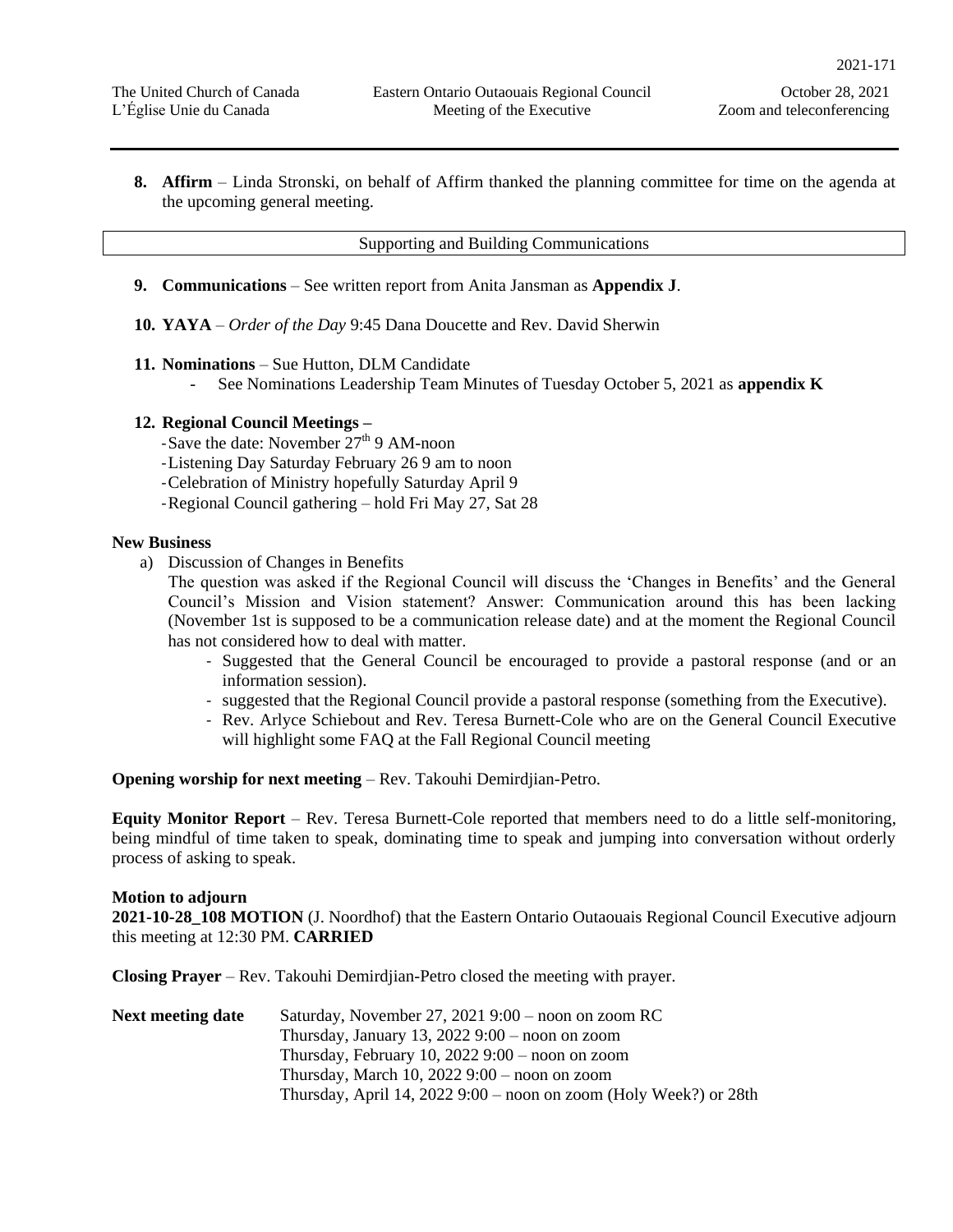Rev. Takouhi Demirdjian-Petro, President

\_\_\_\_\_\_\_\_\_\_\_\_\_\_\_\_\_\_\_\_\_\_\_\_\_\_\_\_\_\_\_\_\_

Rev. Rosemary Lambie, Executive Minister

\_\_\_\_\_\_\_\_\_\_\_\_\_\_\_\_\_\_\_\_\_\_\_\_\_\_\_\_\_\_\_\_\_\_

# **Appendices**

| Appendix A | Proposal to Create a Camp Awesome          | Pages 173-174 |
|------------|--------------------------------------------|---------------|
|            | <b>Director Position</b>                   |               |
| Appendix B | Camp Awesome Director Position             | Pages 175-177 |
|            | Description                                |               |
| Appendix C | Camp Awesome Director Position Financial   | Page 178      |
|            | Plan                                       |               |
| Appendix D | Terms of Reference for the YAYA            | Pages 179-180 |
|            | Leadership Team                            |               |
| Appendix E | <b>YAYA</b> Report                         | Pages 181-182 |
| Appendix F | 2021 Financial Report & Draft Proposed     | Pages 183-186 |
|            | Budget 2022                                |               |
| Appendix G | Pastoral Relations Commission minutes from | Pages 187-190 |
|            | meeting of October 19                      |               |
| Appendix H | <b>Communication Policy</b>                | Pages 191     |
| Appendix I | <b>Sacraments Elder Policy</b>             | Pages 192-193 |
| Appendix J | Communications                             | Page 194      |
| Appendix K | Nominations                                | Pages 195-196 |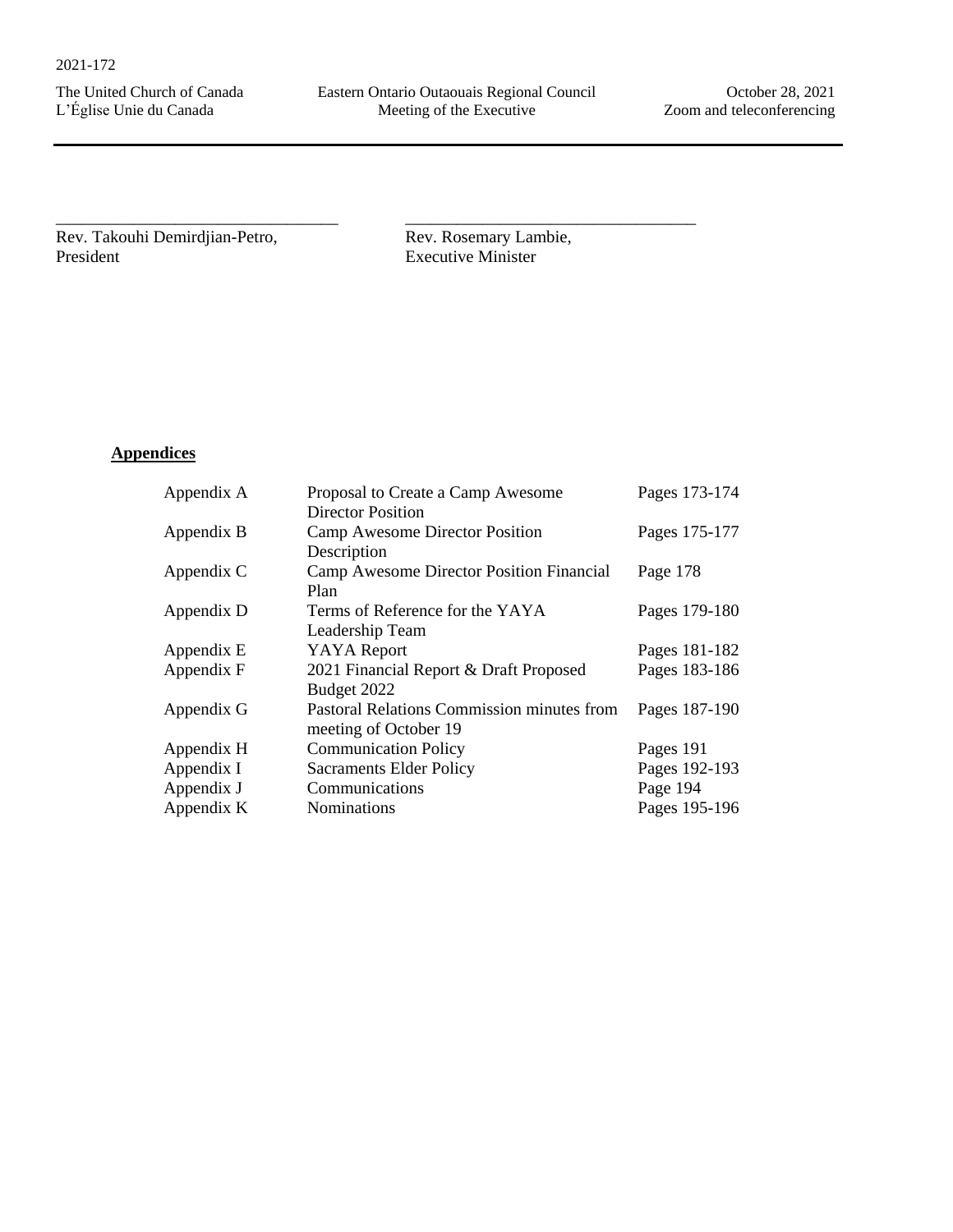Appendix A

# **Camp Awesome Camp Director Proposal – Draft October 25, 2021**

## **Overview**

The EOORC Youth and Young Adult Leadership Team recommends that the Eastern Ontario Outaouais Regional Council create a new, part-time position to lead the Camp Awesome program.

We recommend that this position be established on a trial basis with a three-year contract, to be reviewed in the third year.

We recommend that the salary for this position be drawn from several sources within the EOORC as shown in the accompanying financial plan, and that it be guaranteed for the duration of the three-year contract.

This new position would assume overall responsibility for Camp Awesome, including fundraising, budgeting, staffing, programming, and administration. Part of the responsibility of this new position would be to work with the EOORC YAYA Leadership Team to develop a sustainable funding model beyond the initial three-year contract.

This new position would be accountable to the Regional Council through the YAYA Leadership Team and the Regional Executive Minister in the same way that the current YAYA Minister position is accountable.

The creation of this new position will accomplish two important goals:

- 1. It will provide the stable, dedicated and focussed leadership that Camp Awesome needs to expand and grow to meet the needs of children and youth across the Regional Council.
- 2. It will free up valuable time and energy on the part of the RC's YAYA Minister to attend to emerging needs and opportunities that the creation of the Regional Council has brought into focus.

## **History**

Camp Awesome was a longstanding program of the Ottawa Presbytery, with a history of more than 20 years of successful summer day camps. It was directed by the Presbytery Youth and Young Adult Minister and comprised the single largest component of that person's position description. With the creation of the Eastern Ontario Outaouais Regional Council, responsibility for Camp Awesome was given to the Regional Council's Youth and Young Adult Minister.

#### **Rationale for the new position**

Camp Awesome provides excellent faith-based programming to local communities of faith for children from 6 – 12 years of age in a week-long day-camp format at a very reasonable cost. More than 20 communities of faith across the former Ottawa Presbytery hosted Camp Awesome over the years, and many of them offered at least one week of camp every summer, year after year. Camp Awesome has also proven to be an excellent way to develop the leadership skills of youth aged 14-20 as they are trained to lead the camp program. Every summer, dozens of youth, and hundreds of children, are positively impacted by the camp. We believe that strengthening and expanding Camp Awesome is a very good way to meet the needs of children, youth, and communities of faith within the Regional Council.

This process has already begun. Under our current Youth and Young Adult Minister's leadership, Camp Awesome has successfully adapted to the new challenges created by the shift to a Regional Council structure;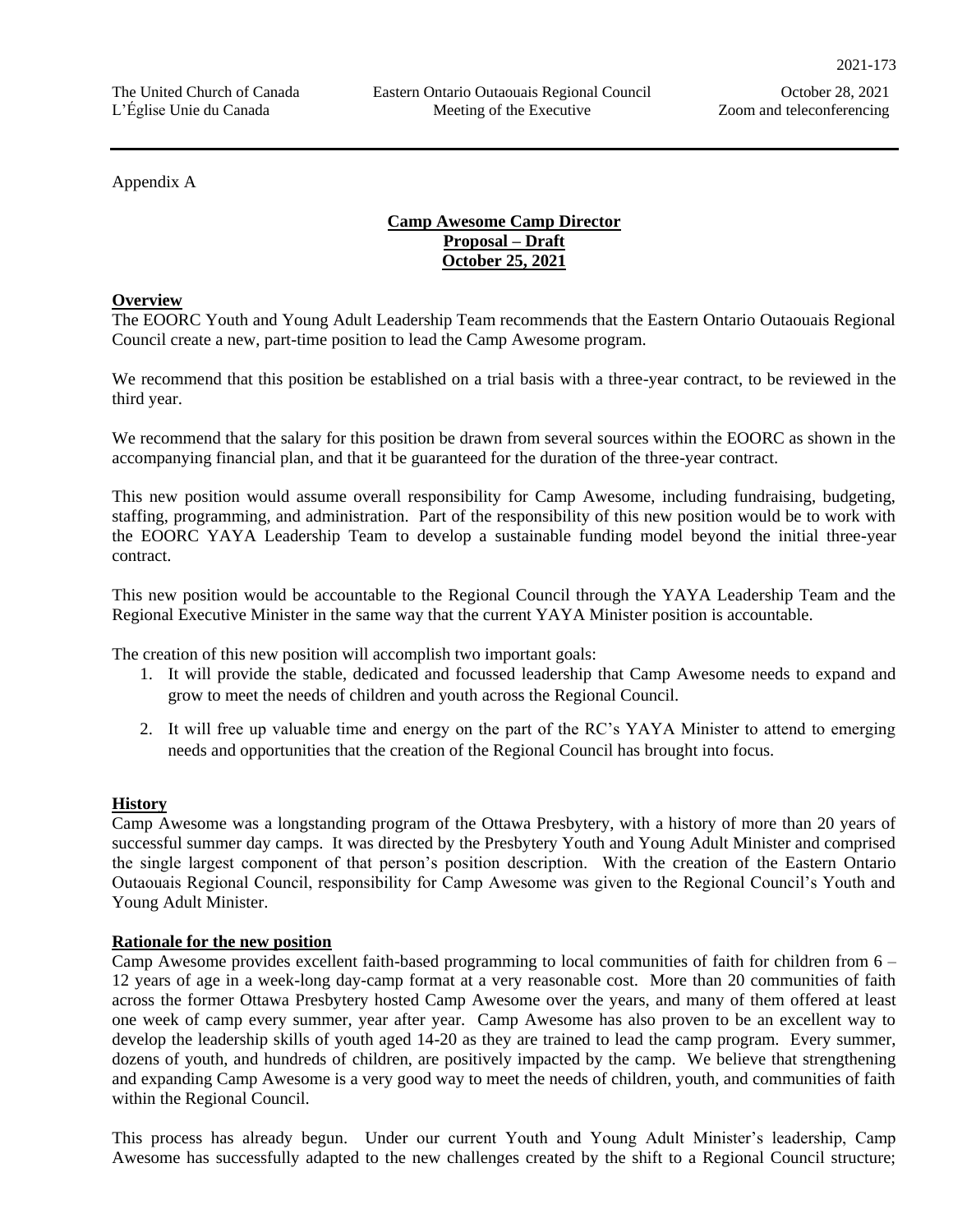offering camps in communities well outside of Ottawa, piloting a French language camp in the Outaouais, and opening up a partnership conversation with Tucker House and Faith and the Common Good. In addition, it has pivoted to online programming for the past two summers in response to the pandemic.

The past (almost) three years of living into the Regional Council model has shown us that there is a need and desire across the Regional Council for children's programming and youth leadership development that Camp Awesome can fill. At the same time, we have come to see clearly that there is also a need and desire for *new and innovative* Youth and Young Adult programming that will require focussed time and energy to develop. We do not think it is possible for our YAYA Minister to respond to both of these emerging opportunities within her existing position description.

## **Conclusion**

**We are bringing forward this proposal to address these new opportunities by separating responsibility for Camp Awesome from the other responsibilities of the Youth and Young Adult Minister in order to allow the Regional Council to better address the expanded needs for youth and young adult ministry across the whole of the Regional Council.**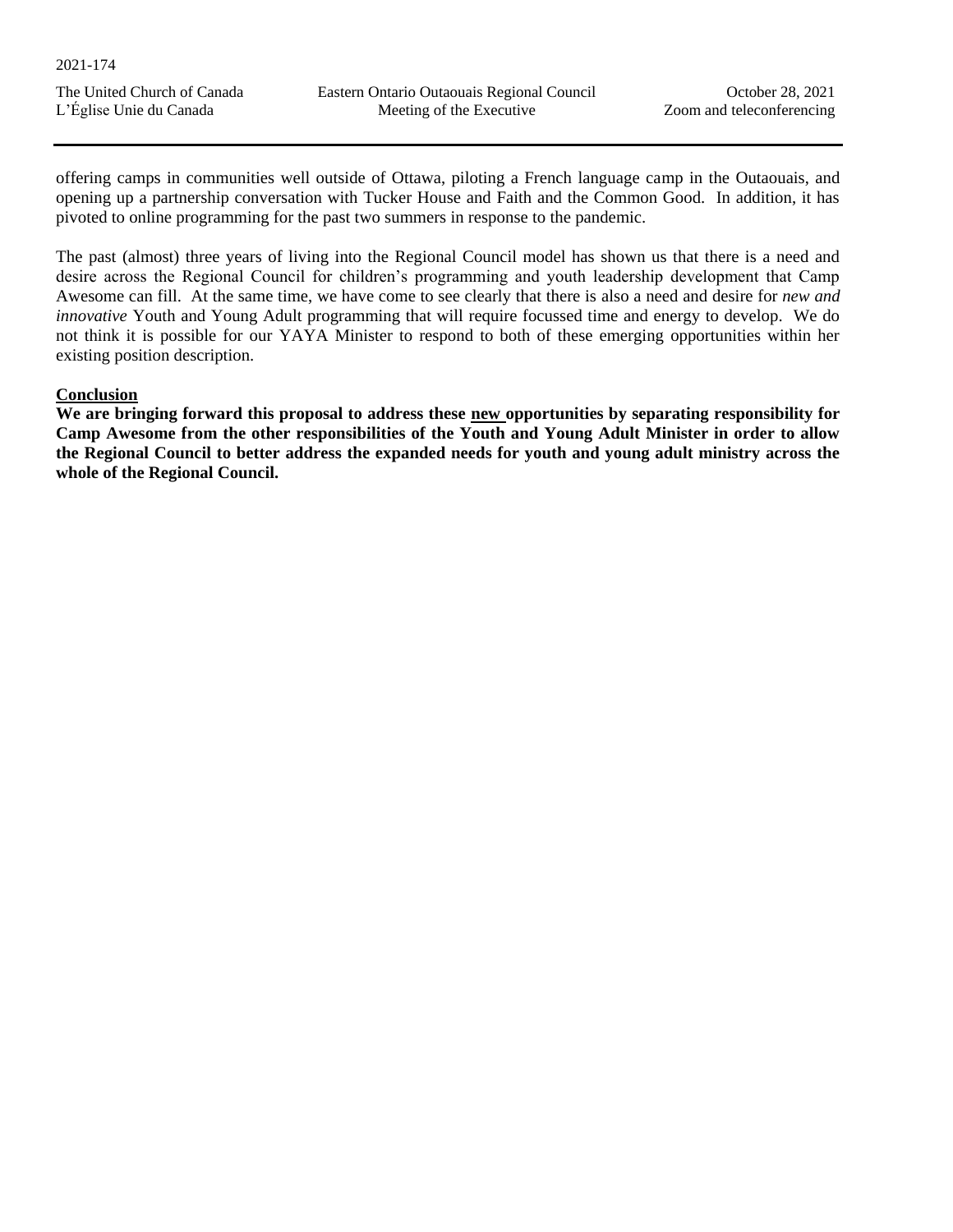Appendix B

## **Director of Camp Awesome Position Description Eastern Ontario Outaouais Region (EOORC), United Church of Canada**

**Hourly wage: \$28/hr. Salary: \$29,120/year**

## **Start date: February 2022**

*This is a part-time position working approximately 20 hours per week with more hours worked during the camp season (May-August) and less in the off-season (Sept – April). Hours will include occasional weeknights and weekends.*

## **Overview**

Camp Awesome operates a youth leadership and summer day camps for children and youth within the Eastern Ontario Outaouais Region (EOOR) of the United Church of Canada. Our goal is to promote a sense of belonging to a faith community, encourage critical thinking, promote respect for others and provide a safe and fun environment for social, personal and faith development.

## **Our Mission and Beliefs**

Camp Awesome believes that we are called by God to build community through Love, Hope, Joy and Faith for all campers, staff and volunteers. We provide all kids, youth and young adults with a place to learn and explore the Christian faith in an open and inviting way without borders or restrictions. Campers, staff and volunteers are the centre of Camp Awesome and as such their experiences, ideas and knowledge are valued as integral to our success.

**Motto:** Fun – Friendship – Faith

## **QUALIFICATIONS**

- Post-Secondary degree or diploma in Theology, Youth Ministry, Recreational Leadership, Child Studies, Education, or related field.
- Related leadership experience in camping.
- Experience supervising staff and volunteers.
- Excellent verbal, written and communication skills.
- Relationship building skills.
- Strong skills in budget management, planning and organization.
- Demonstrated ability to mentor, support, and motivate others.
- Flexibility, ability to work independently, while prioritizing and managing multiple tasks with various deadlines.
- Good knowledge of relevant business technology (excel, word, outlook, etc).
- Current standard first aid and CPR-(C) certification.
- Clear Criminal Records Check with Vulnerable Sector Search required upon hiring.
- Provide proof of Covid-19 vaccination.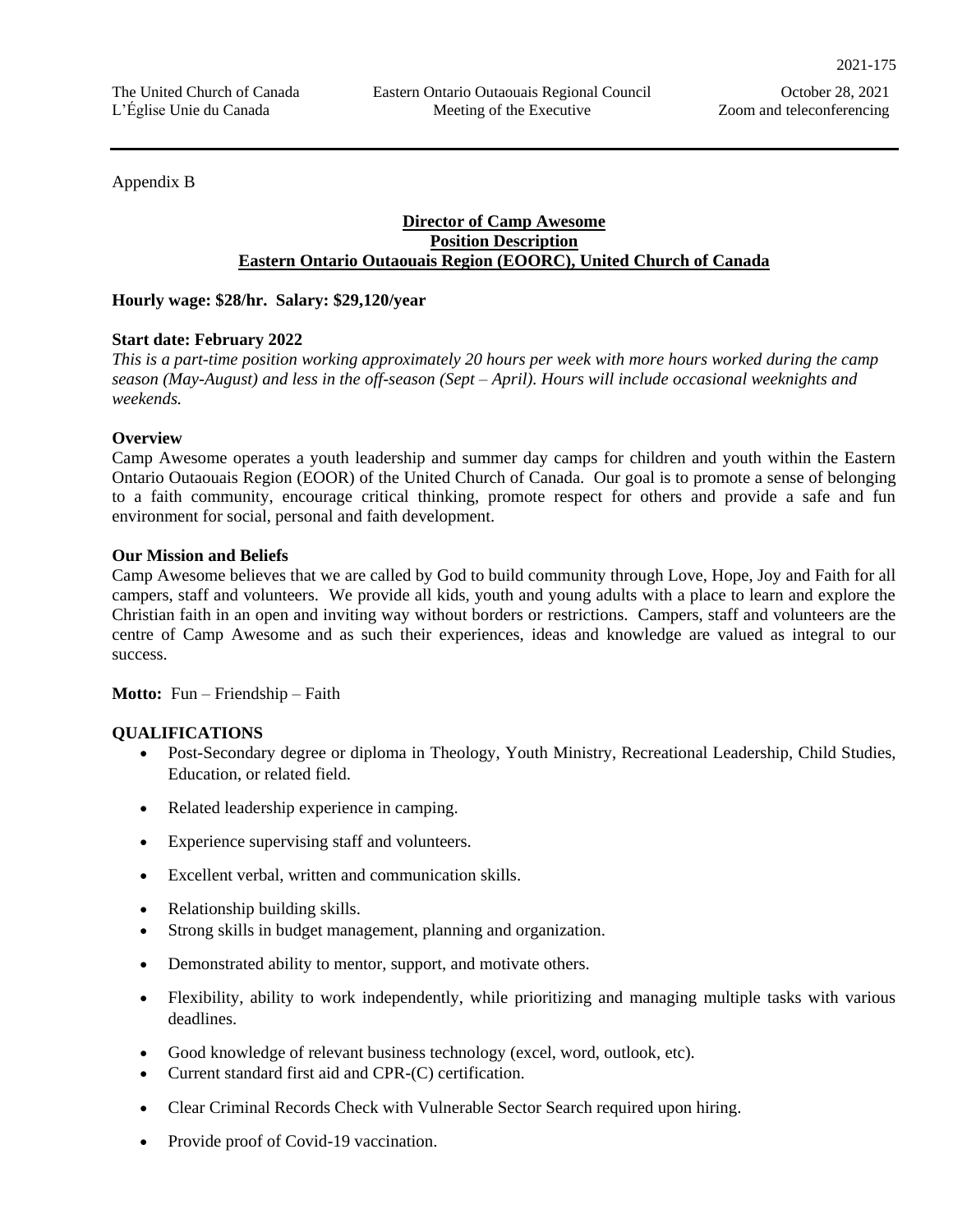- Physically able to participate in ongoing physical activity.
- Has reliable transportation throughout the EOORC.
- The successful candidate will be enrolled in the United Church of Canada's Group Insurance and Pension programs.

## **RESPONSIBILITIES**

- Develop faith-based programming that shares the stories of our faith with the staff and campers of Camp Awesome within the ethos of the United Church of Canada.
- Explore the development of Camp Awesome as a Community of Faith.
- To uphold Camp Awesome as a welcoming and inclusive ministry that pursues best practices for spirit, mind and body of all staff, campers and volunteers.
- Develop, manage and lead approximately 35 camp staff during Summer, Winter Break and March Break Camps to deliver excellent programs throughout the EOORC.
- Lead the camp planning, communication, promotions and marketing initiatives, in collaboration with the Youth and Young Adult Minister, the Camp Awesome Steering Committee, and the EOORC YAYA Leadership Team.
- Develop budget assumptions in partnership with the Camp Awesome Steering Committee and the EOORC YAYA Leadership Team and ensure that finances for all programs, goals and targets are met.
- Manage staff and volunteers including recruitment, hiring, training, coaching and development and performance management.
- Develop and foster relationships and collaboration with multiple community partners and funders.
- Oversee the implementation of feedback tools with campers, staff and parents.
- Monitor and coordinate the camp grants, wage enhancements and internships, including applying to the Government of Canada Summer Jobs Grant program.
- Implement strategies and systems to minimize risk to campers and staff and increase parent, staff and camper satisfaction.
- Collaborate with EOORC United Churches to define access to spaces and equipment (kitchens, playgrounds)
- Establish and maintain positive relationships with the Communities of Faith that host Camp Awesome programs.
- Support camp set up and registration through the online system.
- Maintain positive relationships and ongoing communication with other camps and EOORC Staff and volunteers.
- Establish relationships and ongoing communication with camp parents.
- Exercise strong decision making and judgement on a continual basis when working through situations that arise.
- Provide leadership for the implementation of EcoSpiritual, leadership, and high-quality outcome-based programming in camp.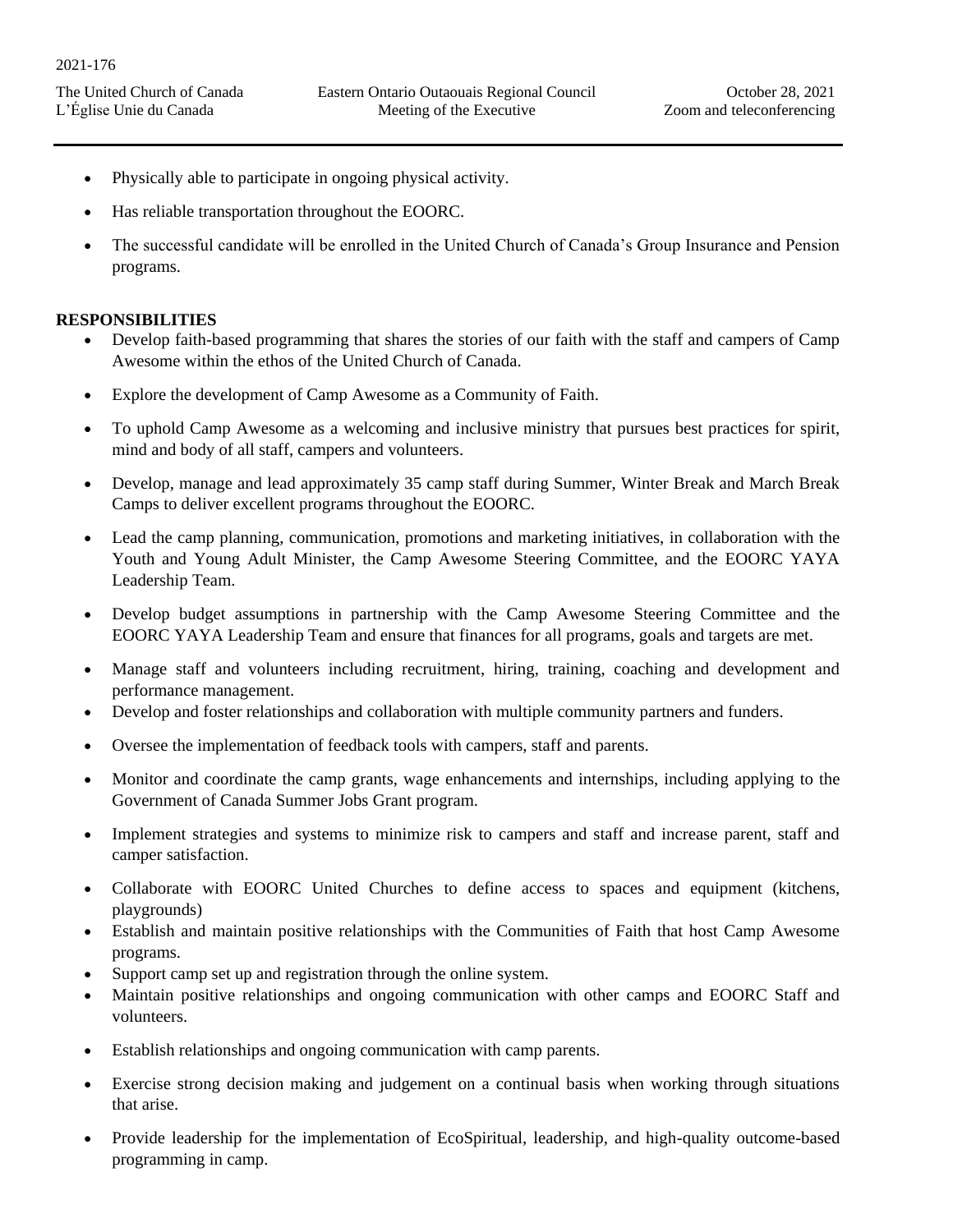- Model excellent customer service.
- Other duties as required.

## **Accountability:**

- The Camp Director is accountable to the Eastern Ontario Outaouais Regional Council through the Youth and Young Adult Leadership Team for all programming responsibilities.
- The Camp Director is accountable to the EOORC Regional Executive Minister for all conditions of employment including performance review and assessment.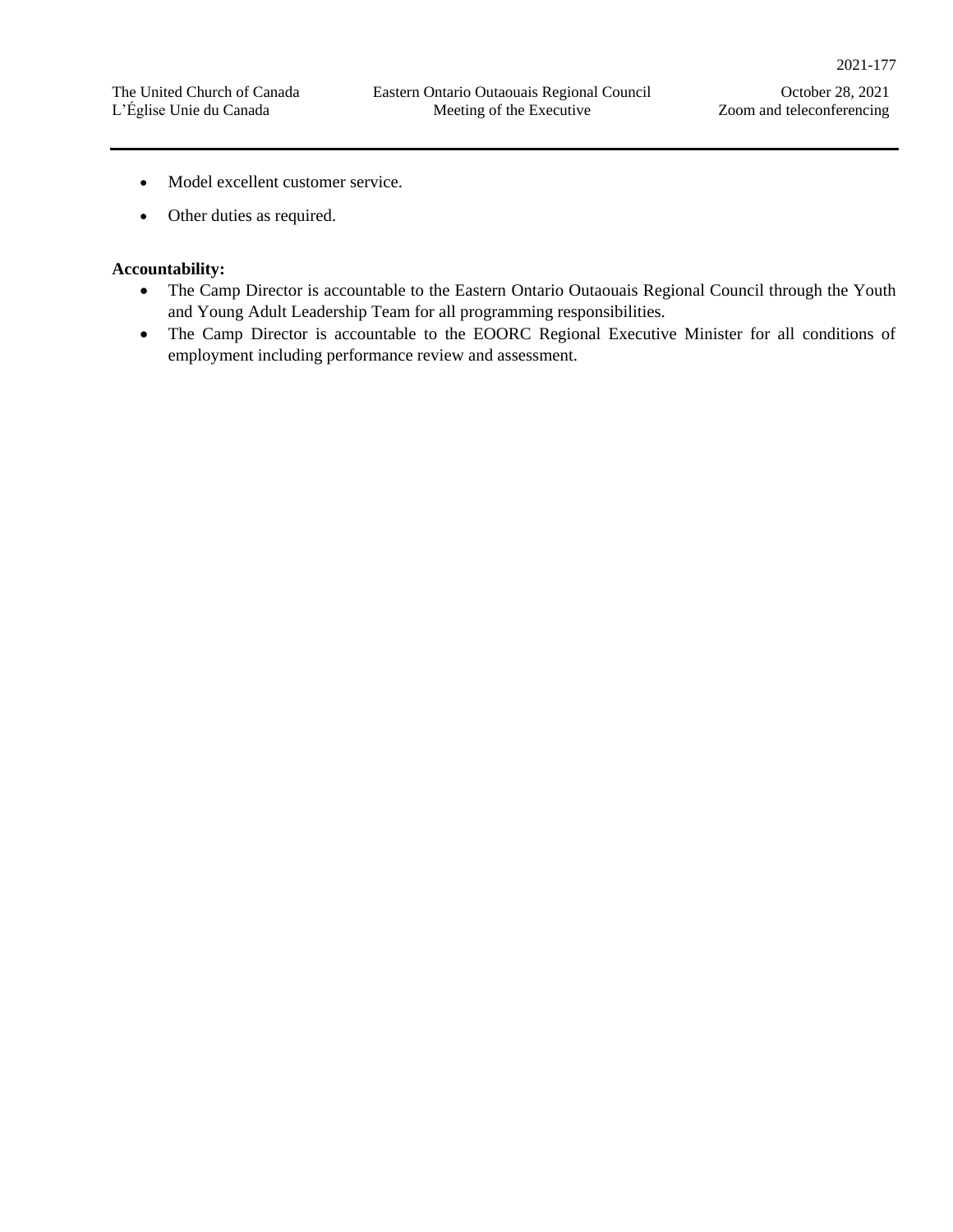Appendix C

|          |                                                                                                                                                                                            |                    | <b>Camp Awesome Director (Note 1)</b> |                                     |          |                                |                |          |                                                  |  |  |
|----------|--------------------------------------------------------------------------------------------------------------------------------------------------------------------------------------------|--------------------|---------------------------------------|-------------------------------------|----------|--------------------------------|----------------|----------|--------------------------------------------------|--|--|
|          |                                                                                                                                                                                            |                    |                                       | Budget for 3 year Contract (Note 2) |          |                                |                |          |                                                  |  |  |
|          |                                                                                                                                                                                            |                    |                                       |                                     |          |                                |                |          |                                                  |  |  |
|          |                                                                                                                                                                                            | $\frac{2002}{200}$ | 2023                                  | <b>2024</b>                         |          |                                |                |          |                                                  |  |  |
| Income   |                                                                                                                                                                                            |                    |                                       |                                     |          | Salary                         |                |          |                                                  |  |  |
|          | EOORC YAYA funds                                                                                                                                                                           | s<br>10,000.00     | \$10,000.00                           | \$10,000.00                         |          |                                |                |          |                                                  |  |  |
|          | Saivens/Baillie Fund                                                                                                                                                                       | s<br>10,000.00     | \$10,000.00                           | \$10,000.00                         | (Note 3) | Hourly Pay                     | Š,<br>28.00    | (Note 4) |                                                  |  |  |
|          | EOORC Surplus Funds                                                                                                                                                                        | m<br>20,000.00     | \$20,000.00                           | \$20,000.00                         |          | Xhours/week                    | ΣΟ             |          |                                                  |  |  |
|          | Total Income <sub>5</sub>                                                                                                                                                                  | 40,000.00          | \$40,000.00                           | \$40,000.00                         |          | x weeks/year                   | 52             |          |                                                  |  |  |
|          |                                                                                                                                                                                            |                    |                                       |                                     |          | <b>Total Salary</b>            | w<br>29,120.00 |          |                                                  |  |  |
| Expenses |                                                                                                                                                                                            |                    |                                       |                                     |          |                                |                |          |                                                  |  |  |
|          | Salary                                                                                                                                                                                     | s<br>29,120.00     | \$29,120.00                           | \$29,120.00                         |          | <b>Employer's Expenses</b>     |                |          |                                                  |  |  |
|          | Employer Expenses                                                                                                                                                                          | s<br>2,912.00      | \$ 2,912.00 \$ 2,912.00               |                                     |          | (CPP/El/Pension/Benefits)      |                |          |                                                  |  |  |
|          | <b>Travel Allowance</b>                                                                                                                                                                    | s<br>4,000.00      | 5.4,000.00                            | \$4,0000,00                         | (Mote 5) |                                |                |          |                                                  |  |  |
|          | Miscellane ous Expenses                                                                                                                                                                    | s<br>3,000.00      | \$3,000.00                            | \$ 3,000.00                         | (Mote 6) | 10% of total salar \$ 2,912.00 |                |          |                                                  |  |  |
|          | <b>Total Expenses</b>                                                                                                                                                                      | s<br>39,032.00     | \$39,032.00                           | \$39,032,00                         |          |                                |                |          |                                                  |  |  |
| Note 1:  | This is a year-rainful, hairful was in the Camp Director would work full-time during May, July and August, and proportional                                                                |                    |                                       |                                     |          |                                |                |          | tely less during the other 9 months of the year. |  |  |
| Note 2:  | This budget sets out one avenue to guarantee the funds for a three year trial, during which a plan for long-term financial sustainabili                                                    |                    |                                       |                                     |          |                                |                |          | ty will be developed.                            |  |  |
| Note 3:  | The YAYA Leadership Team has requested this support from the Scrivens-Baillie Fund and is expecting a response shortly                                                                     |                    |                                       |                                     |          |                                |                |          |                                                  |  |  |
| Note 4:  | The policy bay rate is based on 00 monatole positions with EOORC Communities of Faith                                                                                                      |                    |                                       |                                     |          |                                |                |          |                                                  |  |  |
| Note 5:  | There will be a lot of travel in the summer months while the camp programs are running, and less travel during the rest of the year.                                                       |                    |                                       |                                     |          |                                |                |          |                                                  |  |  |
| Note 6:  | These will be expenses incurred by the Proposition in the control of fulfilling the responsion control by the product of the product of the product of the product of the product of $\mu$ |                    |                                       |                                     |          |                                |                |          |                                                  |  |  |
|          | (For example: photocopying, pizza for a staff party, coffee with a colleague, etc.)                                                                                                        |                    |                                       |                                     |          |                                |                |          |                                                  |  |  |
|          |                                                                                                                                                                                            |                    |                                       |                                     |          |                                |                |          |                                                  |  |  |
| Note 7:  | We anticipate that it may be possible to coordinate hing for this position with another part-time ministry position with a local Community of Faith                                        |                    |                                       |                                     |          |                                |                |          |                                                  |  |  |
|          | to create full-time work out of two part-time positions.                                                                                                                                   |                    |                                       |                                     |          |                                |                |          |                                                  |  |  |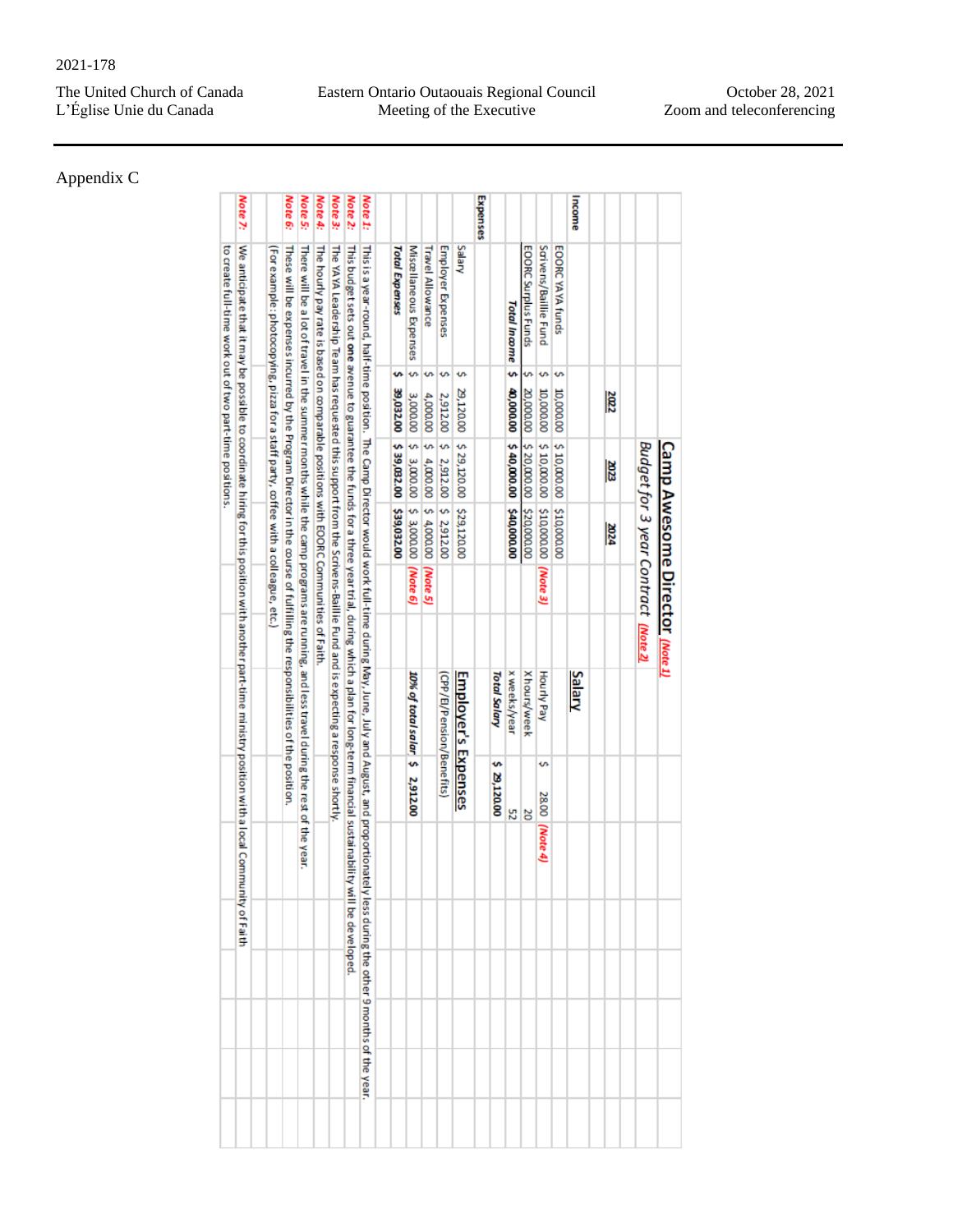Appendix D

## **Draft Terms of Reference for the Youth and Young Adult Leadership Team Eastern Ontario Outaouais Regional Council**

**Revised:** October 20, 2021

## **Mandate**

The Mandate of the Youth and Young Adult (YAYA) Leadership Team of the Eastern Ontario Outaouais Regional Council (EOORC) is to organize and oversee the Youth and Young Adult ministry of the Regional Council. The Leadership Team will fulfill this responsibility by initiating its own programs and activities, by working with and supporting the Regional Council's Youth and Young Adult Minister and Camp Awesome Director, by connecting with other ministries, organizations and groups that offer YAYA programs within the Region - such as Camp Awesome, Worshiplude, residential camps, campus ministries, and clusters and networks of communities of faith and individuals engaged with youth and young adults - and by administering the annual YAYA program budget of the Regional Council.

#### **Accountability**

The Youth and Young Adult Leadership Team is accountable to the Regional Council.

## **Authority**

- The Leadership Team may initiate, support, evaluate, and end its own Youth and Young Adult programs and activities within the Regional Council. This authority will be exercised collaboratively and in consultation with the participants and leaders of its programs and activities.
- The Leadership Team may choose to support programs and activities initiated and led by other groups or organizations within the Regional Council, eg., residential camps. This authority will be exercised collaboratively and in consultation with the initiating groups or organizations.
- The Leadership Team may offer advice, guidance and support to the Youth and Young Adult Minister and Camp Awesome Director. The Leadership Team does not have the authority to give direction to, nor evaluate the work of, the YAYA Minister and Camp Awesome Director.
- The Leadership Team will enable and support constructive dialogue between the Youth and Young Adult Minister and the Camp Awesome Director.
- The Leadership Team will oversee and administer the Youth and Young Adult Ministry program budget of the Regional Council, including making decisions about the distribution of funds.

#### **Membership**

- The YAYA Leadership Team will have up to 12 members.
- The Team will strive for gender, geographical, age, and vocational diversity among its members.
- The Team will invite applications from prospective members through its own networks and through the Regional Council's communication system and will bring a proposed slate of members to the Annual Meeting of the Regional Council for approval.
- The Regional Council's Youth and Young Adult Minister will be an ex-officio member of the Leadership Team.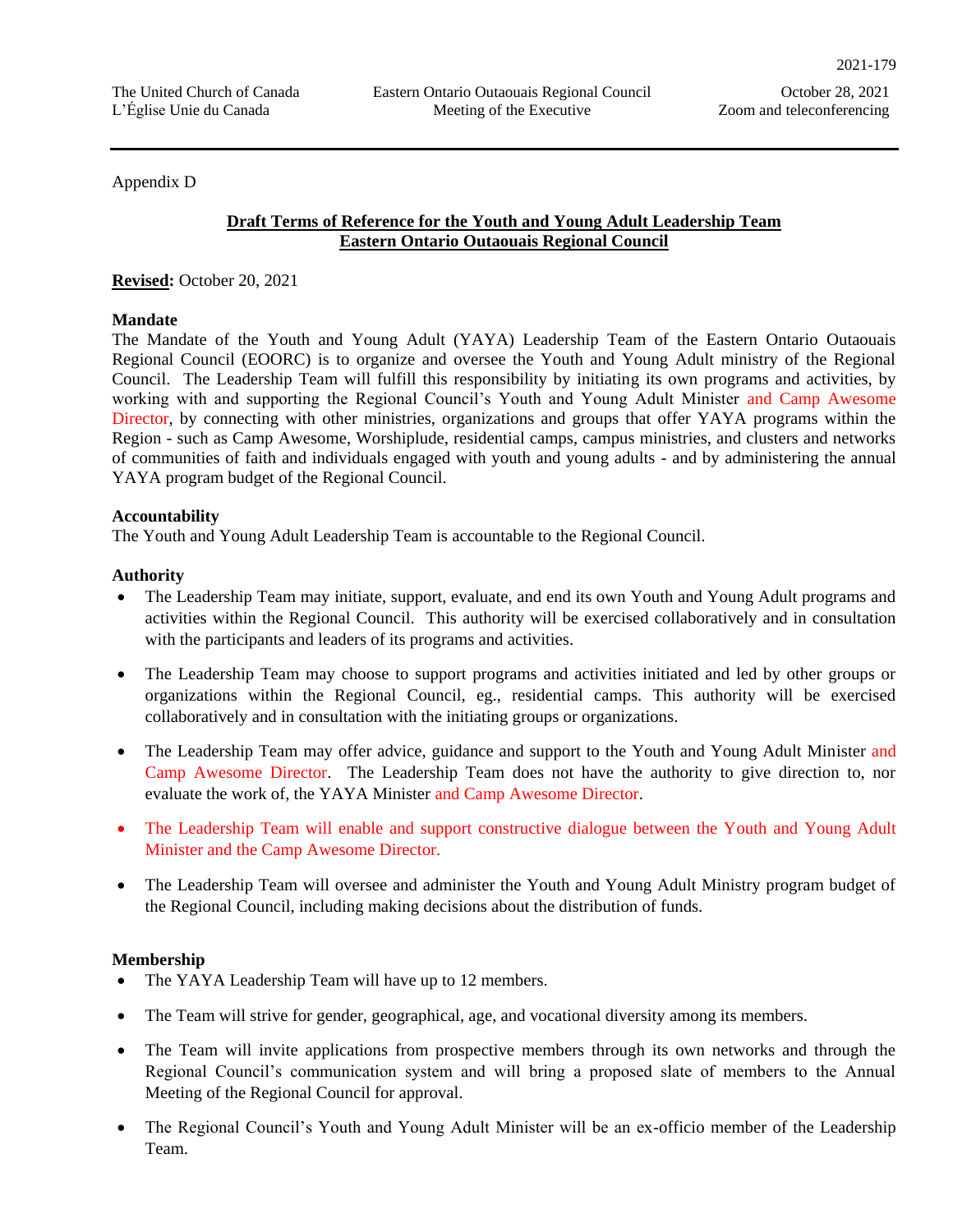• The Team will elect a Chair, a Vice-Chair and a Secretary from among its members annually.

## **Duties of the Chair**

- The Chair will work closely with the Youth and Young Adult Minister to set the agenda for Team meetings and to follow up on the decisions and recommendations of the Team.
- The Chair will call and chair meetings of the Team.
- The Chair will report on the work of the Team to the Regional Council and its Executive as required.

## **Duties of the Vice-Chair**

• The Vice-Chair will assume the duties of the Chair in the event that the Chair is unable to do so.

## **Duties of the Secretary**

• The Secretary will make, keep and distribute Minutes of all meetings of the Leadership Team.

## **Meetings**

• The Team will meet at least four times in a year.

## **Term of Office**

• Members will serve a three-year term, which may be renewed.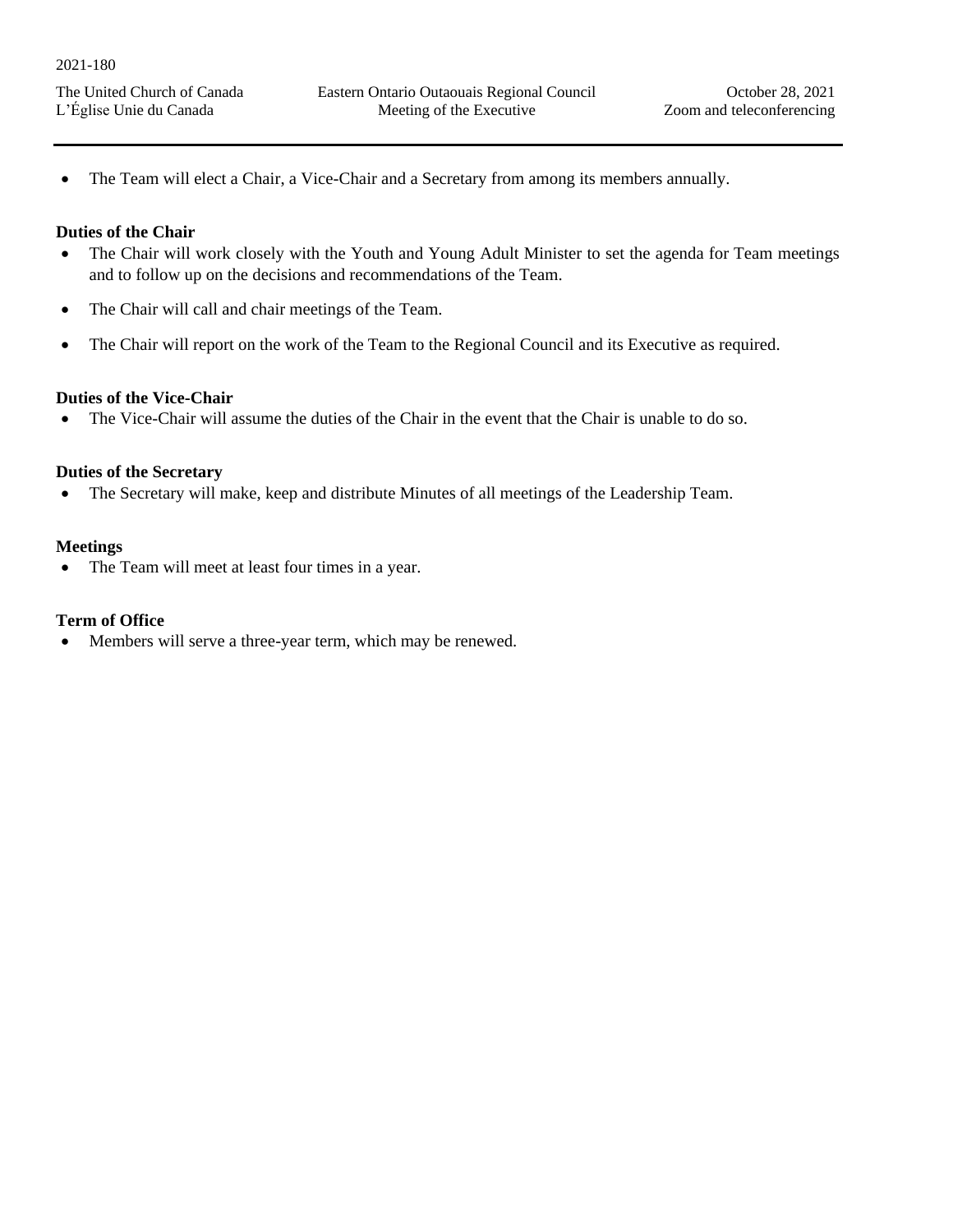## Appendix E

## **Eastern Ontario Outaouais Regional Council 12, United Church of Canada Ministry for Youth and Young Adults (YAYA) - Executive Report – October 2021**

#### *Regional Update*

## **Mental Health First Aid supporting Youth**

EOORC YAYA is coordinating the Mental Health First Aid support Youth course Oct,  $28<sup>th</sup>$  &  $29<sup>th</sup>$ . This certificate course is developed and lead by the Mental Health Commission of Canada. Participants will be trained on how to support youth and young adults both in everyday situations and in crisis.

I am looking to coordinate further continuing education opportunities for YAYA Leaders and Ministers in 2022.

## **Regional Confirmation Classes with the GO Project**

The final session of the Online Confirmation program will be Nov.  $21<sup>st</sup>$ . Churches are asked to support confirmands in their congregation by recognizing them in their worship services (in-person & online).

## **YAYA Advisory Group (YAG)**

The purpose of YAG is to bring together EOOR YAYA to help guide and plan EOORC events and programs (Zoom) for the Region. YAG is open to anyone aged 10-35 and meets for 1-1.5 hour(s) once a month. The next planning session will look at hosting an Art Night on Zoom. Zoom Link:<https://us02web.zoom.us/j/86096890171>

#### **Office Hours for YAYA Drop-In**

I have been in discussion with Shanna Bernier (Region 13) about hosting a designated time and Zoom space as a drop-in for YAYA within our regions. This would be modelled off proffessor "Office Hours" and allow space for those who need to connect.

#### *Campus Ministry*

#### **Open Table**

Open Table has been given approval by the Anglican Diocese to host a dinner Sunday, Nov.  $7<sup>th</sup>$  from 3-5pm at St. Alban's Church. We are in contact with our Congregational Partners to provide food (Chili, buns), drinks and snacks for up to 30 students. More dates will be set for the 2022 academic year in late November.

The Open Table Committee is looking for a Community Development Coord for the 2021-2022 academic year. Allyson Hopkins, continues in the role of Communications Coordinator for the 2021/2022 year. We are looking at meeting with our congregational partners and reviewing possible programs this fall.

## **Spiritual Care in the Secondary Schools (SCSS)**

SCSS's meets the 3<sup>rd</sup> Wednesday of each month. SCSS is seeking to recruit and train new volunteers and working with the school board to develop spiritual care support opportunities. If you are interested in being a volunteer in the Ottawa Carleton District School Board in 2022 please contact me for more information.

#### *General Council Update*

## **GC44 Pilgrims**

The GC44 Pilgrim program has been shifted to an Internship for 5 youth (ages of 15-19) in our Region. The Interns will be invited to a retreat weekend in early February to learn more about GC44 and their role along with Regions 11 & 13. These 5 will also be hired as summer students through the Canada Summer Jobs Grant application to perform service projects around the EOORC in lieu of the Pilgrimage as per previous years. The GO Project is leading the service project initiative and the GC YAYA Ministry is supporting the funding by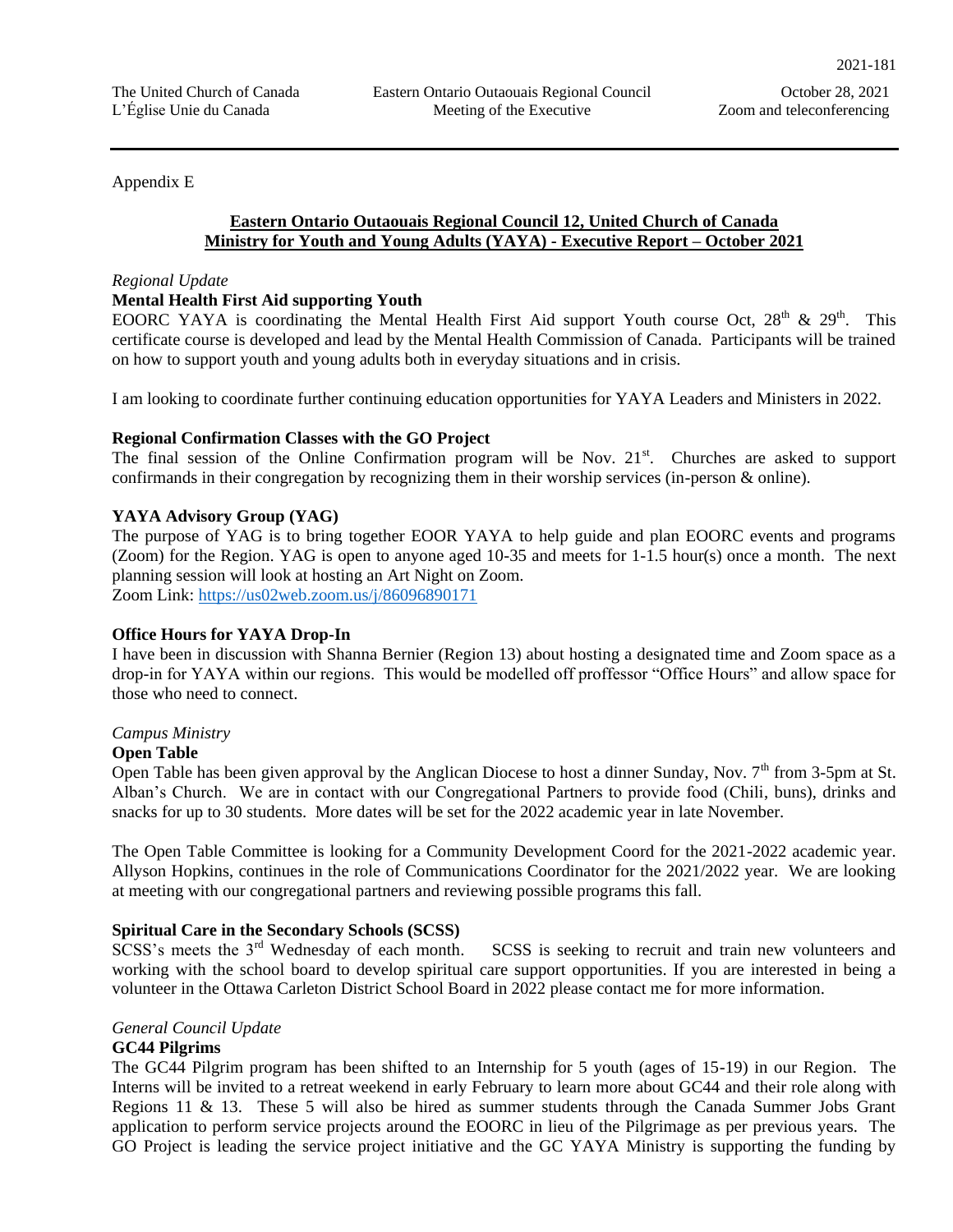topping up the hourly wage. There will be a Zoom Information session Nov.  $10<sup>th</sup>$  at 7pm for those interested to learn more about the Interns role at GC44.

Respectfully Submitted by Dana Ducette Oct. 27<sup>th</sup> 2021 [dducette@united-church.ca](mailto:dducette@united-church.ca) - mobile: 613-608-8411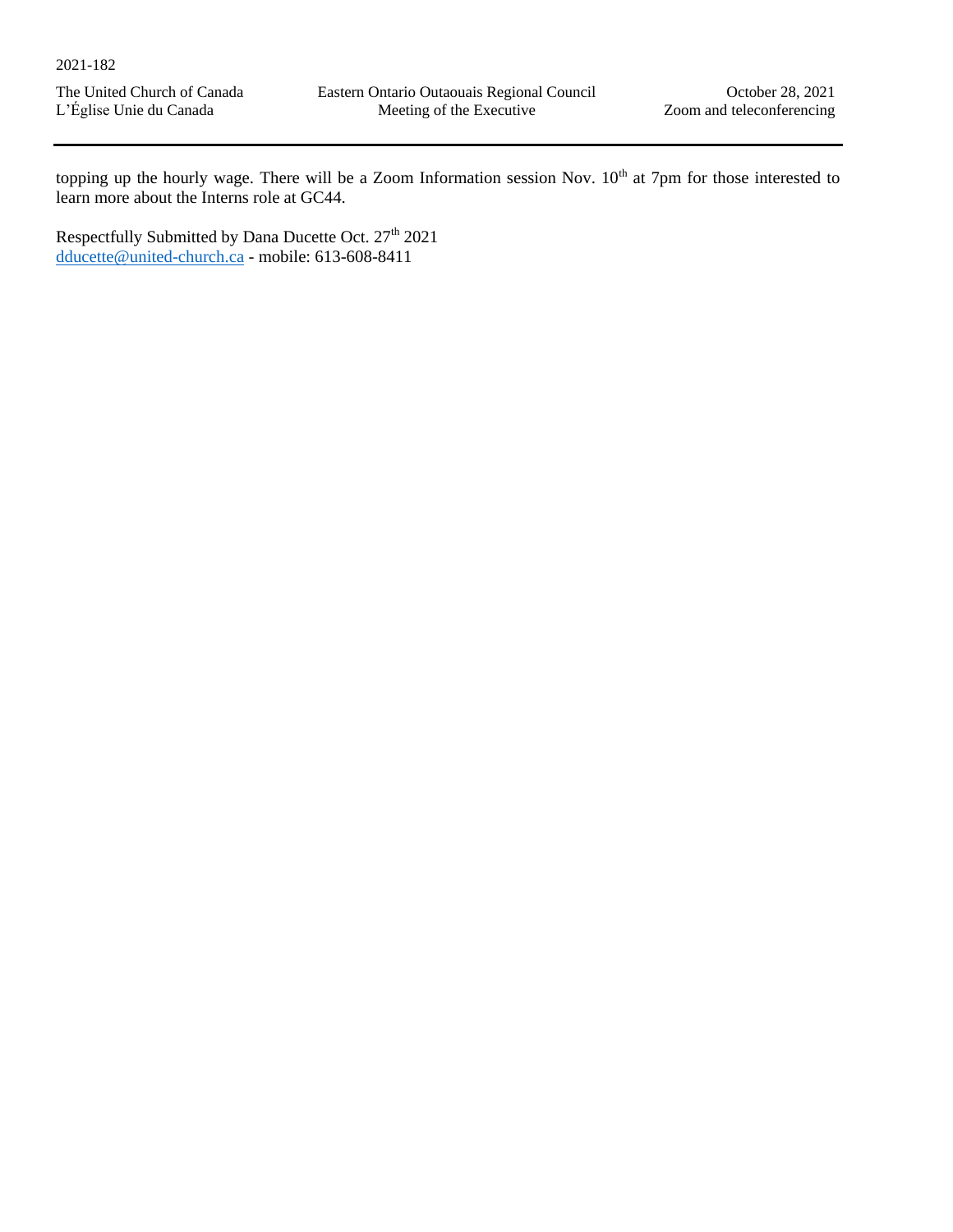## October 28, 2021 Zoom and teleconferencing

| Appendix F |                                              |                       |                                |              |                                            |                                |                        |                                     |                           |                                     |                         |                                  |                                   |                                  |                                                 |                                                   |                         |                              |                     |                           |                                   |                     |                                  |                                                |                         |                                  |                          |                  |                         |                                |                                                  |                     |                                             |                       |                                                                          |
|------------|----------------------------------------------|-----------------------|--------------------------------|--------------|--------------------------------------------|--------------------------------|------------------------|-------------------------------------|---------------------------|-------------------------------------|-------------------------|----------------------------------|-----------------------------------|----------------------------------|-------------------------------------------------|---------------------------------------------------|-------------------------|------------------------------|---------------------|---------------------------|-----------------------------------|---------------------|----------------------------------|------------------------------------------------|-------------------------|----------------------------------|--------------------------|------------------|-------------------------|--------------------------------|--------------------------------------------------|---------------------|---------------------------------------------|-----------------------|--------------------------------------------------------------------------|
|            | Net income (deficit) from general operations | <b>Total Expenses</b> | Youth Programming (Schedule 9) | Youth Grants | Technology and Communications (Schedule 8) | Regional Meetings (Schedule 7) | Personnel (Schedule 6) | Partnership Ministries (Schedule 5) | Office Costs (Schedule 4) | Mission Support Grants (Schedule 3) | Mission Strategy Grants | Mission & Service Fund Donations | Finance and Archives (Schedule 2) | Congregational Reviews & Support | Candidate for Ministry and RCCO Training Grants | Clusters, Leadership Teams, Networks (Schedule 1) |                         | Expenses (net of Recoveries) | <b>Total Income</b> | Youth Programming Revenue | Transfer Mission Strattegy Grants | Transfer EOORC Fund | Transfer Baillie/Scrivens Grants | Transfer Baillie/Scrivens Youth Salary/Program | Student Fund - Donation | Mission & Service Fund Donations | Interest & McKendry Fund | Donated Expenses | Grant - Special Funding | Grant - Mission & Service Fund | Grant - Assessment (Executive Minister/Assistant | Grant - Assessments | Income                                      |                       |                                                                          |
|            | 121,530                                      | 255,690               |                                |              | 089'9                                      | 2,360                          | 204,712                | 2,500                               | 11,692                    |                                     |                         |                                  | 23,035                            | ۶ĝ                               | 2,700                                           | 1,077                                             | 2021 Actual             | Governance                   | 377,220             |                           |                                   | 18,500              |                                  |                                                |                         |                                  |                          |                  |                         |                                | 33,500                                           | 325,000             | <b>2021 Actual</b><br>Governance            |                       | Eastem Ontario Outaouais Regional Council of The United Church of Canada |
|            | 99,842                                       | 278,342               |                                |              | $0+p6$                                     | 7,957                          | 212,915                | <b>2,500</b>                        | 10,481                    |                                     |                         |                                  | 21,920                            | 12,483                           | 2,700                                           | ¥                                                 | 2020 Actual 2021 Budget |                              | 378,183             |                           | o<br>0                            | 18,000              |                                  | e                                              |                         |                                  | ģ                        |                  |                         |                                | 33,500                                           | 325,000             | 2020 Actual                                 | 2021 Financial Report |                                                                          |
|            | 7,150                                        | 370,850               | 0                              |              | 005'6                                      | 0000179                        | 232,250                | 2,500                               | 000'#I                    |                                     |                         |                                  | 27,900                            | 000001                           | 2,700                                           | 000'8                                             |                         |                              | 378,000             |                           | 0                                 | 005'81              |                                  |                                                |                         |                                  | g                        |                  |                         |                                | 33,500                                           | 325,000             | <b>2021 Budget</b>                          |                       |                                                                          |
|            | 7,561                                        | 990'80E               | 8,722                          | 2,832        |                                            |                                | 119,548                | 0'520                               | 324                       | 135,520                             | 30,495                  |                                  |                                   |                                  |                                                 | 4,275                                             | 2021 Actual             |                              | 315,627             |                           | 364,05<br>0                       | 005'81              | 2,832                            | 21,800                                         |                         |                                  |                          | 2000             |                         | 240,000                        |                                                  |                     | 2021 Actual                                 |                       |                                                                          |
|            | 48,856                                       | 310,159               | 8,730                          | 008'9        | $\circ$                                    | $\circ$                        | 129,464                | 3,850                               | 1,215                     | 136,100                             | 24,000                  | 0                                | o                                 |                                  |                                                 |                                                   | 2020 Actual             | Mission & Ministry           | 359,015             |                           | 24,000<br>\$12                    | 18,000              | 008'9                            | 20,400                                         |                         |                                  |                          |                  |                         | 289,000                        |                                                  |                     | Mission & Ministry<br>2020 Actual           |                       |                                                                          |
|            | (29,750)                                     | 413,850               | 15,000                         | 21,800       |                                            |                                | 141,600                | 6,350                               | 1,0000                    | 136,100                             | 82,000                  |                                  |                                   |                                  |                                                 | 10,000                                            | 2021 Budget             |                              | 384,100             |                           | 82,000                            | 18,500              | 21,800                           | 21,800                                         |                         |                                  |                          |                  |                         | 240,000                        |                                                  |                     | 202<br>1 Budget                             |                       |                                                                          |
|            | (a10)                                        | 379,560               |                                |              | 005'8                                      | $000'$ <sub>£9</sub>           | <b>240,730</b>         | 2,500                               | 15,350                    | 0                                   |                         |                                  | 28,880                            | 000'0T                           | 2,700                                           | 7,900                                             | Governance              |                              | 379,250             |                           |                                   | <b>20.500</b>       |                                  |                                                |                         |                                  | g                        |                  |                         |                                | 33,500                                           | 325,000             | Governance                                  |                       |                                                                          |
|            | (32, 120)                                    | 434,620               | 17,000                         | 24,500       |                                            |                                | <b>U47,350</b>         | 6,350                               | <b>0051T</b>              | 135,320                             | 33,000                  |                                  |                                   |                                  |                                                 | 009'6                                             | <b>Miss&amp;Min</b>     | 2022 Budget Proposal         | 402,500             |                           | 0000'E6                           | <b>20,500</b>       | 24,500                           | <b>24,500</b>                                  |                         |                                  |                          |                  |                         | 240,000                        |                                                  |                     | 2022 Budget Proposal<br><b>Miss&amp;Min</b> |                       |                                                                          |
|            | (32, 430)                                    | 814,180               | 17,000                         | 24,500       | 0058                                       | 000'E9                         | 388,080                | 8,850                               | 16,850                    | 135,320                             | 000'E6                  | $\circ$                          | 28,880                            | 10,000                           | 2,700                                           | 17,500                                            | <b>Total</b>            |                              | 781,750             |                           | 000'E6                            | 00011               | 24,500                           | 24,500                                         | ۰                       | ō                                | 250                      | 0                |                         | 240,000                        | 33,500                                           | 325,000             | <b>Total</b>                                |                       |                                                                          |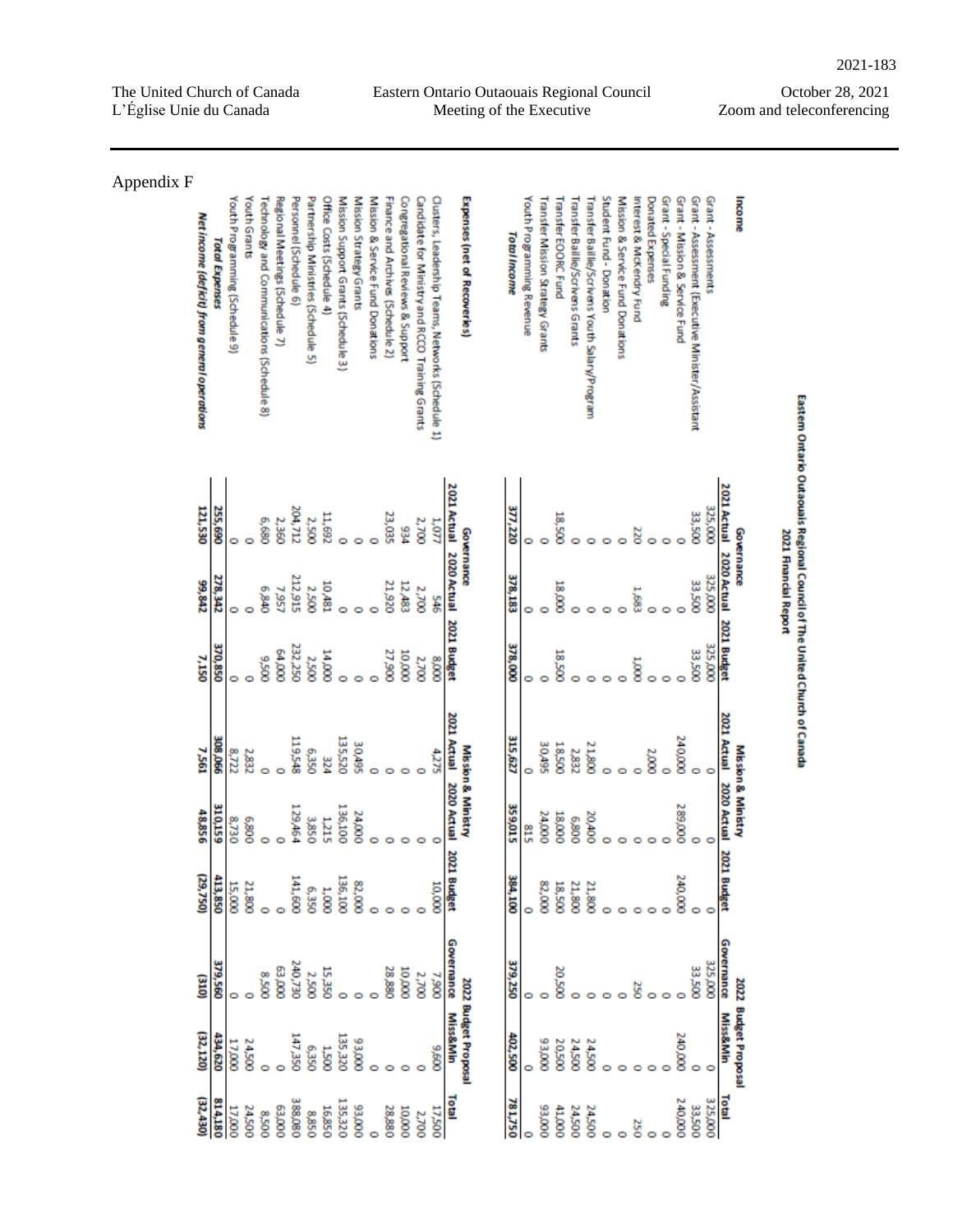Eastern Ontario Outaouais Regional Council Meeting of the Executive

October 28, 2021 Zoom and teleconferencing

| Schedule 1 - Clusters, Leadership Teams, Networks     | 2021 Actual<br>Governance           | 2020 Actual 2021 Budget |              | 2021 Actual                | Mission & Ministry<br>2020 Actual | 2021<br><b>Budget</b>          | Governance   | 2022 Budget Proposal<br><b>Miss&amp;Min</b> | Total          |
|-------------------------------------------------------|-------------------------------------|-------------------------|--------------|----------------------------|-----------------------------------|--------------------------------|--------------|---------------------------------------------|----------------|
| Camping Leadership Team<br>Chaplaincy Leadership Team | o                                   |                         | $\circ$<br>0 | 2,025                      | 0                                 | 1,000<br>$\overline{8}$        | o            | 0001<br>$\overline{8}$                      | 000'1<br>100   |
| Contingency (allocations yet to be determined)        | 0                                   |                         | <b>COT'E</b> |                            | $\circ$                           | 3,100                          | <b>3,000</b> | <b>COO'E</b>                                | 000'9          |
| Finance Leadership Team                               | 126                                 |                         | S8           |                            | $\circ$                           | ö                              | Soc          | ö                                           | 500            |
| lustice, Global, and Ecumenical Relations             | $\circ$                             |                         | ö            | 1,728                      | ۰                                 | 5,000                          | $\circ$      | 0005                                        | 5,000          |
| Lay Worship Leaders                                   | Ó                                   |                         | <b>COO'E</b> |                            | ۰                                 |                                | <b>3,000</b> |                                             | 3,000          |
| Ministry Personnel Events                             | 156                                 | š                       | 000'1        |                            | 0                                 |                                | 000'1        |                                             | 000T           |
| Pastoral Relations Leadership Team                    | $\circ$                             | 58                      | है           |                            | 0                                 |                                | है           |                                             |                |
| <b>RightRelations</b>                                 | 0                                   | ö                       | o            | 222                        | 0                                 | g                              |              | g                                           |                |
| Total                                                 | 1,077                               | 봏                       | 8,000        | 4,275                      | 0                                 | 9,700                          | 006'L        | 009'6                                       | 17,500         |
| Schedule 2 - Finance and Archives                     | <b>2021 Actual</b><br>Governance    | 2020 Actual             | 2021 Budget  | 2021 Actual                | Mission & Ministry<br>2020 Actual | 2021<br><b>Budget</b>          | Governance   | 2022 Budget Proposal<br><b>Miss&amp;Min</b> | Total          |
| Archives Honourarium                                  | 8,037                               | 8,008                   | 0006         |                            | O                                 | O                              | 0006         | o                                           | 0006           |
| Archives Office and Travel Expenses                   | 89                                  | $\circ$                 | ğ            |                            | $\circ$                           | 0                              | 750          | 0                                           |                |
| Archives Ontar io Archives                            | 6,206                               | 6,046                   | coo'or       |                            | ۰                                 | ۰                              | 000001       | 0                                           | 000001         |
| Bank and Review Costs                                 | 1,108                               | 170                     | g            |                            | o                                 | 0                              | <b>OSZ'T</b> | 0                                           | 1,250          |
| Incorporated Ministries                               | g                                   | g                       | <b>GZ</b>    |                            | 0                                 |                                | <b>GSZ</b>   |                                             |                |
| Insurance                                             | ö                                   | ÄΣ                      | ĝ            |                            | 0                                 |                                | है           |                                             |                |
| Treasurer Honourarium                                 | 6,250                               | OZT'9                   | 052'9        |                            | $\circ$                           |                                | 025.3        |                                             | 6,330          |
| Treasurer Office Expense                              | 567                                 | 뚦                       | ĝ            | 0                          | 0                                 | 0                              | है           |                                             |                |
| Total                                                 | 23,035                              | 21,920                  | 27,900       | ۰                          | ۰                                 | ۰                              | 28,880       | ۰                                           | 28,880         |
| Schedule 3 - Mission Support Grants                   | Governance                          |                         |              |                            | Mission & Ministry                |                                |              | 2022 Budget Proposal                        |                |
| Algonguin Chaplaincy                                  | 2021 Actual 2020 Actual 2021 Budget |                         | o            | 2021 Actual<br><b>SSSS</b> | 2020 Actual<br>5,550              | 2021<br><b>Budget</b><br>5,550 | Governance   | <b>Miss&amp;Min</b><br>5,550                | Total<br>5,550 |
| Alwyn Community of Faith                              |                                     |                         | $\circ$      | 3,500                      | 4,080                             | 4,080                          |              | 3,500                                       | 3500           |
| Camp Lau-ren                                          | o                                   |                         | ۰            | 20,000                     | 20,000                            | 20,000                         | O            | 20,000                                      | 20,000         |
| Carlington Chaplaincy                                 | o                                   |                         | ۰            | 000 <sub>L</sub>           | 7,000                             | 7,000                          | 0            | 000 <sub>L</sub>                            | 7,000          |
| Centre 507                                            | 0                                   |                         | 0            | 30,670                     | 30,670                            | 30,670                         | o            | 30,670                                      | 30,670         |
| Contingency                                           | o                                   |                         | o            |                            | ö                                 |                                |              | ö                                           |                |
| Golden Lake Camp                                      | o                                   |                         | $\circ$      | 15,000                     | 15,000                            | 15,000                         | o            | 15,000                                      | 15,000         |
|                                                       |                                     |                         | 0            | 36,300                     | 36,300                            | 36,300                         | C            | 36,300                                      | 36,300         |
|                                                       | e                                   |                         | 0            | 2,500                      | 2,500                             | 2,500                          | o            | 2,500                                       | 2,500          |
| House of Lazarus                                      | o                                   | o                       |              | 15,000                     | 15,000                            | 15,000                         | 0            | 15,000                                      | 15,000         |
| Rideau Hill Camp<br>Ottawa West End Chaplaincy        | o                                   | 0                       | 0            |                            |                                   |                                |              |                                             |                |

2021-184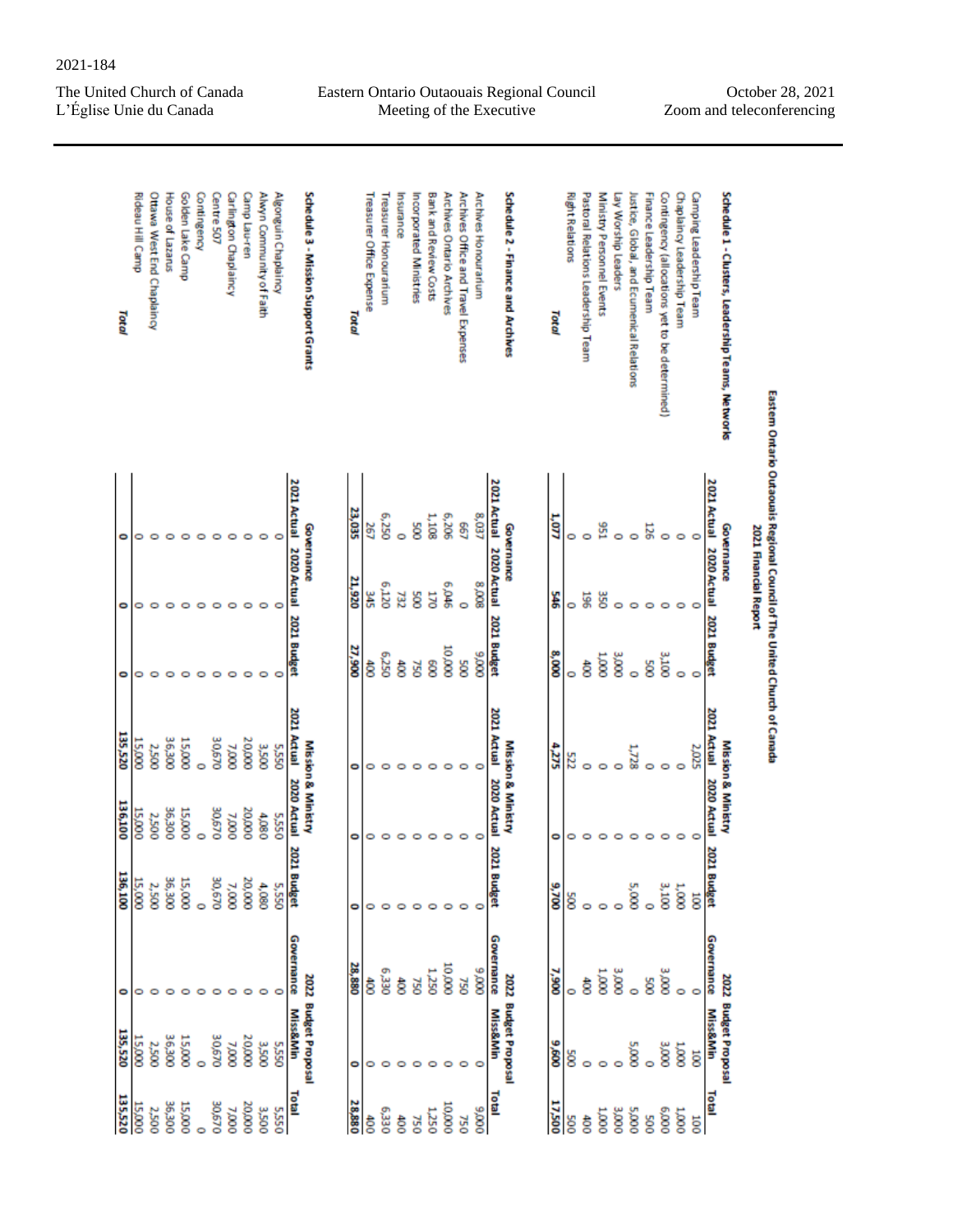| Total   | Travel        | Telephones  | Salaries        | Meetings/Hospitality | Executive Minister/Assistant (16.6%) | Continuing Education | Benefits (United Church & Government) |                         | Schedule 6 - Personnel | Total        | Social Justice Network in Ontario | Spiritual Care in Secondary Schools | Multi Faith Housing Intiative | Grand River Book Stores | Christian Council of Capital Region | Affirm United |                         | Schedule 5 - Partnerships | Total  | Telephone | Supplies     | Rent         | Postage    | Photocopier | Internet       | Hydro   | Elevator | Summerlea (16.6% of costs) | Sundry (Transitional Costs) | Home Offices | Supplies         | Rent    | Postage  | Photocopier | Carleton Place | Schedule 4 - Office Costs                   |                       |
|---------|---------------|-------------|-----------------|----------------------|--------------------------------------|----------------------|---------------------------------------|-------------------------|------------------------|--------------|-----------------------------------|-------------------------------------|-------------------------------|-------------------------|-------------------------------------|---------------|-------------------------|---------------------------|--------|-----------|--------------|--------------|------------|-------------|----------------|---------|----------|----------------------------|-----------------------------|--------------|------------------|---------|----------|-------------|----------------|---------------------------------------------|-----------------------|
| 204,712 | 2eZ           | 1,146       | 130,137         | ö                    | 40,998                               | 1,900                | 29,769                                | <b>2021 Actual</b>      |                        | 2,500        | 0                                 |                                     |                               | <b>2,500</b>            |                                     | ۰             | 2021 Actual             |                           | 11,692 |           | ¥            | 4,450        |            |             | ₹              | 534     | 123      |                            | 524                         | 5g           | 208              | 5,200   | E        |             |                | 2021 Actual                                 |                       |
| 212,915 | <b>IVSL.1</b> | 1,608       | 141,460         | \$65                 | 38,263                               | 뵵                    | 29,296                                | 2020 Actual 2021 Budget | Governance             | 2,500        | 0                                 | ۰                                   | $\circ$                       | <b>2,500</b>            | ۰                                   | ۰             | 2020 Actual 2021 Budget | Governance                | 10,481 | ۰         | 143          | 4,205        | Ó          | Ó           | 8              | 230     | ድ        |                            | 295                         | 366          | 339              | 4,800   | 0        |             |                | Governance<br>2020 Actual 2021 Budget       | 2021 Financial Report |
| 241,000 | 000'8         | 2,000       | <b>146,000</b>  | $\frac{1}{2}$        | 42,000                               | $\frac{4,0000}{2}$   | 35,000                                |                         |                        | 2,500        | 0                                 | ۰                                   | $\circ$                       | <b>COST</b>             | 0                                   | $\circ$       |                         |                           | 17,375 | 425       | <b>1.500</b> | 4,400        | SØ2        | š           | g              | 425     | 175      |                            | ğ                           | ğ            | 005'1            | 5,200   | <b>S</b> | i<br>1200   |                |                                             |                       |
| 119,548 | 1,505         | <b>PIZZ</b> | 199'56          | g                    | ŏ                                    | ਨੈ                   | 20,703                                | 2021 Actual             |                        | <b>OSE'9</b> | 2,500                             | 000'1                               | $\overline{8}$                | <b>2,500</b>            | 250                                 | ۰             | <b>2021 Actual</b>      |                           | 324    | 0         | 0            | o            | o          | o           | 0              | 0       | $\circ$  |                            | Ó                           | 324          | $\circ$          | $\circ$ | ۰        |             |                | 2021 Actual 2020 Actual                     |                       |
| 129,463 | 583           | 1,286       | 106,387         | 22                   | Ō                                    | 184                  | 20,899                                | 2020 Actual             | Mission & Ministry     | 3,850        | 0                                 | 000 <sub>1</sub>                    | ö                             | 2,500                   | 250                                 | $\circ$       | 2020 Actual             | Mission & Ministry        | Lπή    | 0         | 0            | o            | 0          | 0           | o              | $\circ$ | $\circ$  |                            | 0                           | <b>TZL7</b>  | ۰                | 0       | 0        |             |                | Mission & Ministry                          |                       |
| 146,100 | 4,000         | 2,000       | 111,500         | <b>1,500</b>         | ö                                    | 2,100                | 25,000                                | <b>2021 Budget</b>      |                        | 6,350        | 1,500                             | 1,000                               | $\overline{8}$                | 2,500                   | 250                                 | 1,000         | 2021 Budget             |                           | 1,000  |           |              |              |            |             | 0              | $\circ$ | $\circ$  |                            | Ó                           | 1,000        | $\circ$          | $\circ$ | ۰        |             |                | 2021 Budget                                 |                       |
| 240,730 | 6,000         | 2,000       | <b>T48,500</b>  | 000'                 | 42,230                               | 000'                 | 000'FE                                | Governance              |                        | 2,500        | 0                                 | ۰                                   | 0                             | <b>2,500</b>            | 0                                   | ۰             | Governance              |                           | 15,350 |           | ğζ           | 005't        | 8          | š           | ä              | S50     | 5g       |                            | ğ                           | <b>GSL</b>   | 000'1            | 002'S   | 250      | <b>GZ</b>   |                | Governance                                  |                       |
| 147,350 | 3,500         | 2,000       | <b>COS' ETT</b> | 005 <sup>-1</sup>    | Ó                                    | 2,100                | 24,750                                | <b>Miss&amp;Min</b>     | 2022 Budget Proposal   | 6,350        | 1500                              | 000'1                               | $\overline{8}$                | 2,500                   | 250                                 | 0001          | <b>Miss&amp;Min</b>     | 2022 Budget Proposal      | 3500   | c         |              |              |            | ⊝           | o              | $\circ$ | $\circ$  |                            |                             | <b>1.500</b> | 0                | 0       | 0        |             |                | 2022 Budget Proposal<br><b>Miss&amp;Min</b> |                       |
| 388,080 | 005'6         | 4,000       | 262,000         | 005'S                | 42,230                               | 6,100                | 58,750                                | <b>10tal</b>            |                        | 8,850        | 1,500                             | 000'T                               | 10O                           | 000'S                   | 250                                 | 1,000         | <b>Lasl</b>             |                           | 16,850 |           | 750          | <b>4,500</b> | <b>SOO</b> | 350         | $\overline{5}$ | 550     | 150      | $\circ$                    | SOO                         | 2,250        | 000 <sup>7</sup> | 5,200   | 250      | <b>054</b>  |                | Total                                       |                       |

Eastern Ontario Outaouais Regional Council Meeting of the Executive

#### October 28, 2021 Zoom and teleconferencing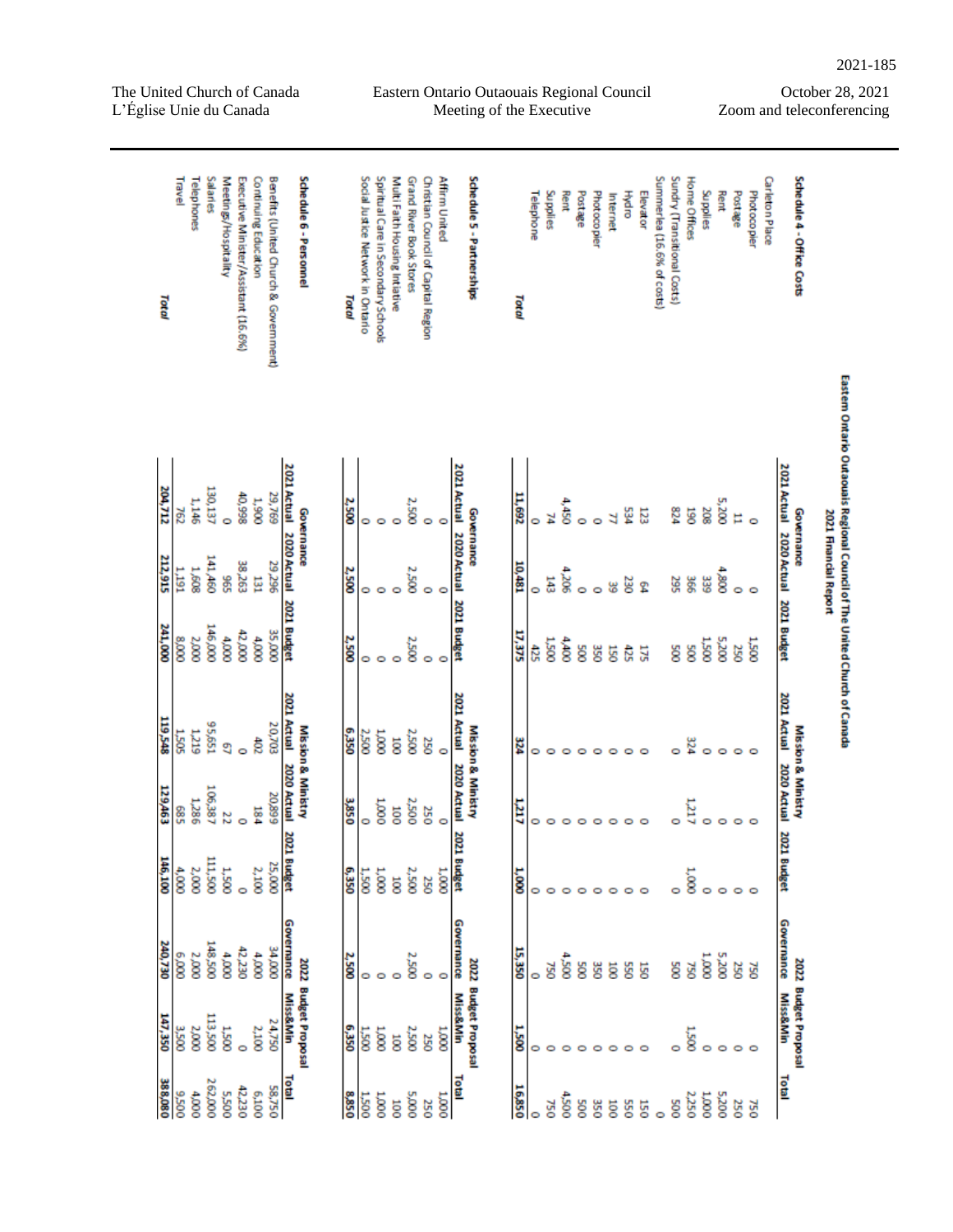Eastern Ontario Outaouais Regional Council Meeting of the Executive

October 28, 2021 Zoom and teleconferencing

| <b>Closing Equity (market value)</b> | Unrealized Gains/Losses<br>Transfer to Mission and Ministry<br>Transfer for Grants<br>Transfer to Governance<br>Deposits (Sales from Properties)<br>Deposits (Transfers from Conference/Presbytery) | Opening Equity (market Value)   | Schedule 10 - Statement of Operations and Change in Assets for Eastern Ontario Outaouais Regional Council Fund | Total  | Supplies | Events           | <b>Gamp Awesome</b>  | Schedule 9 - Youth Programming                    | Total        | Website      | Tele-Conferincing/Annual Contracts | IT Support GCO |                         | Schedule 8 - Technology and Communications | Total  | Staff Retreat | Planning Committee | Regional Meeting - October | Regional Meeting - May | Regional Meeting - February | Executive Meetings | Schedule 7 - Regional Meetings              |                                                                           |
|--------------------------------------|-----------------------------------------------------------------------------------------------------------------------------------------------------------------------------------------------------|---------------------------------|----------------------------------------------------------------------------------------------------------------|--------|----------|------------------|----------------------|---------------------------------------------------|--------------|--------------|------------------------------------|----------------|-------------------------|--------------------------------------------|--------|---------------|--------------------|----------------------------|------------------------|-----------------------------|--------------------|---------------------------------------------|---------------------------------------------------------------------------|
| 1,014,736                            | (18,500)<br>(18,500)<br>123,389                                                                                                                                                                     | <b>EOORC</b><br>928,346         |                                                                                                                | ۰      | 0        | $\circ$          | O                    | 2021 Actual 2020 Actual 2021 Budget<br>Governance | <b>6,680</b> | 736          | 259                                | 5,685          | 2021 Actual             | Governance                                 | 2,360  | 0             | $\circ$            | S6                         | 558                    | 1,150                       | 8                  | <b>2021 Actual</b><br>Governance            | Eastem Ontario Outaouais Regional Council of The Unite d Church of Canada |
| 706,357                              | (12,800)<br>(2,682)<br>EOtr'68                                                                                                                                                                      | <b>James Baillie</b><br>632,436 |                                                                                                                | 0      | 0        | $\circ$          | $\circ$              |                                                   | 6,840        | 1,853        | है                                 | 4,579          | 2020 Actual 2021 Budget |                                            | 7,957  | 0             | g                  | 638                        | 1.472                  | 5,576                       | $\circ$            | 2020 Actual 2021 Budget                     | 2020 Financial Report                                                     |
| 100,000                              |                                                                                                                                                                                                     | <b>McKendry</b><br>100,000      |                                                                                                                | 0      | 0        | $\circ$          | ۰                    |                                                   | 11,250       | 2,500        | ğ                                  | 8,250          |                         |                                            | 64,000 | 0001          | <b>1.500</b>       | 000'                       | 45,000                 | 000'                        | <b>2,500</b>       |                                             |                                                                           |
| 2,326,999                            | (S6t/0E)<br>264,841<br>86,672                                                                                                                                                                       | Miss. Strat.<br>2,005,982       |                                                                                                                | 2225   | 946      | 96b <sub>0</sub> | <b>1,250</b>         | 2021 Actual                                       | 0            | 0            | $\circ$                            | O              | 2021 Actual             |                                            | 0      | 0             | $\circ$            | $\circ$                    | ۰                      | $\circ$                     | O                  | 2021 Actual                                 |                                                                           |
| 520,150                              | (000'6)<br>68,695<br>(150)                                                                                                                                                                          | Scrivens<br>460,606             |                                                                                                                | 8,730  | 2,017    | 3,469            | 3,244                | Mission & Ministry<br>2020 Actual                 | ۰            | 0            | $\circ$                            | O              | 2020 Actual             | Mission & Ministry                         | ۰      | 0             | O                  | O                          | ۰                      | $\circ$                     | $\circ$            | Mission & Ministry<br>2020 Actual           |                                                                           |
|                                      |                                                                                                                                                                                                     |                                 |                                                                                                                | 16,000 | 2,000    | 10,000           | 2021 Budget<br>4,000 |                                                   | ۰            | 0            | $\circ$                            | $\circ$        | 2021 Budget             |                                            | ۰      | ۰             | $\circ$            | $\circ$                    | $\circ$                | $\circ$                     | ۰                  | 2021 Budget                                 |                                                                           |
|                                      |                                                                                                                                                                                                     |                                 |                                                                                                                | ۰      | 0        | O                | Governance<br>O      |                                                   | 8,500        | <b>1.500</b> | ğ                                  | 005'9          | Governance              |                                            | 63,000 | $\frac{1}{2}$ | 1,500              | 000 <sub>L</sub>           | 45,000                 | 000 <sub>L</sub>            | 005'T              | Governance                                  |                                                                           |
| 4,668,242                            | (006°00)<br>(33, 327)<br>(18,500)<br>546,328<br>86,672<br>$\ddot{\phantom{0}}$                                                                                                                      | 4,127,369<br>Total              |                                                                                                                | 000'LT | 2000     | 10,000           | 5,000                | 2022 Budget Proposal<br><b>Miss&amp;Min</b>       | ۰            | 0            | $\circ$                            |                | <b>Miss&amp;Min</b>     | 2022 Budget Proposal                       | ۰      | 0             | O                  | $\circ$                    | $\circ$                | O                           | O                  | 2022 Budget Proposal<br><b>Miss&amp;Min</b> |                                                                           |
|                                      |                                                                                                                                                                                                     |                                 |                                                                                                                | 17,000 | 2,000    | 10,000           | 5,000                | Total                                             | 005'8        | <b>DOS'T</b> | Soc                                | 005'9          | Total                   |                                            | 000'E9 | 10001         | <b>1,500</b>       | 7,000                      | 45,000                 | 000 <sub>L</sub>            | <b>1,500</b>       | Total                                       |                                                                           |

2021-186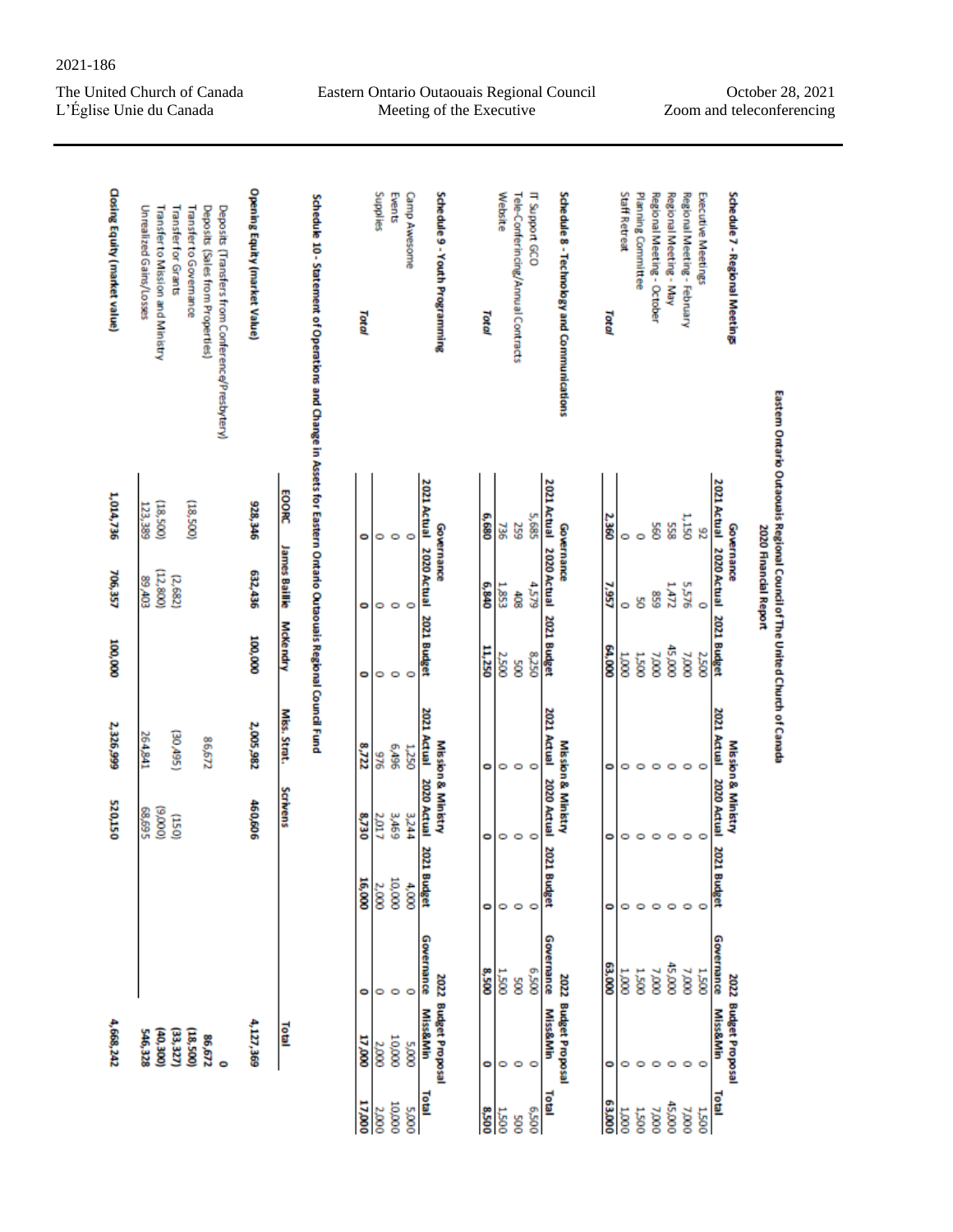Appendix G

## **A meeting of the Pastoral Relations (PR) Commission Tuesday, October 19, 2021**

#### **PRESENT:**

Jim Allen, Ina Bromley (via telephone), Wayne Harris (Chair), Patsy Henry, Sharon MacDonald, Erin McIntyre, Karen McLean (Scribe), Linda Suddaby (9) **REGRETS:** Charlotte Hoy (1)

## **CALL TO ORDER, OPENING PRAYER:**

Chair Wayne called the meeting to order at 1:02 p.m. Whit Strong offered a short prayer to lead us into this time of church business.

## **QUICK CHECK-IN:**

Chair Wayne was delighted to report that Susan Hutton had passed her final interview for DLM. She is just waiting now for official recognition from the EOOR Council.

## **ACCEPTANCE OF MINUTES:**

**MOTION 2021-89** (I. Bromley/S. MacDonald) "that the minutes of September 14, 2021 be accepted as circulated." **CARRIED**

## **SABBATICALS:**

**MOTION 2021-90** (J. Allen/P. Henry) "that the EOORC PR Commission takes note of the upcoming sabbatical of the Rev. Brian Cornelius (First Pastoral Charge, Ottawa) effective May 1 – July 31, 2022."

#### **CARRIED**

**MOTION 2021-91** (I. Bromley/L. Suddaby) "that the EOORC PR Commission takes note of the upcoming sabbatical of the Rev. Mary Royal-Duczek (Almonte Pastoral Charge) in the spring of 2022, dates to come."

#### **CARRIED**

**MOTION 2021-92** (J. Allen/E. McIntyre) "that the EOORC PR Commission takes note of the upcoming sabbatical of the Rev. David Illman-White (Centretown Pastoral Charge, Ottawa) in 2022, dates to come."

#### **CARRIED**

## **Acknowledged Sabbaticals:**

Peter Woods – MacKay P.C. (Ottawa) – Oct. 15, 2021 to Jan. 15, 2022 Elizabeth Bryce – Rideau Park P.C. (Ottawa) – June 2022 to August 2022 Grant Dillenbeck – Stittsville P.C. – May to July 2022 Lynda Harrison – St. John's P.C. (Kemptville) – 2022 Paul Dillman – Riverside P.C. (Ottawa) - 2022

## **CHANGE IN PASTORAL RELATIONS:**

# **Trinity P.C. – Erin Burns**

**MOTION 2021-93** (E. McIntyre/I. Bromley) "that the EOORC PR Commission approves the request of the Rev. Erin Burns (Trinity Pastoral Charge) for a change in pastoral relations

effective Dec. 31, 2021." **CARRIED**

# **Perth Road P.C. – Peter Bartlett**

**MOTION 2021-94** (S. MacDonald/I. Bromley) "that the EOORC PR Commission approves the request of the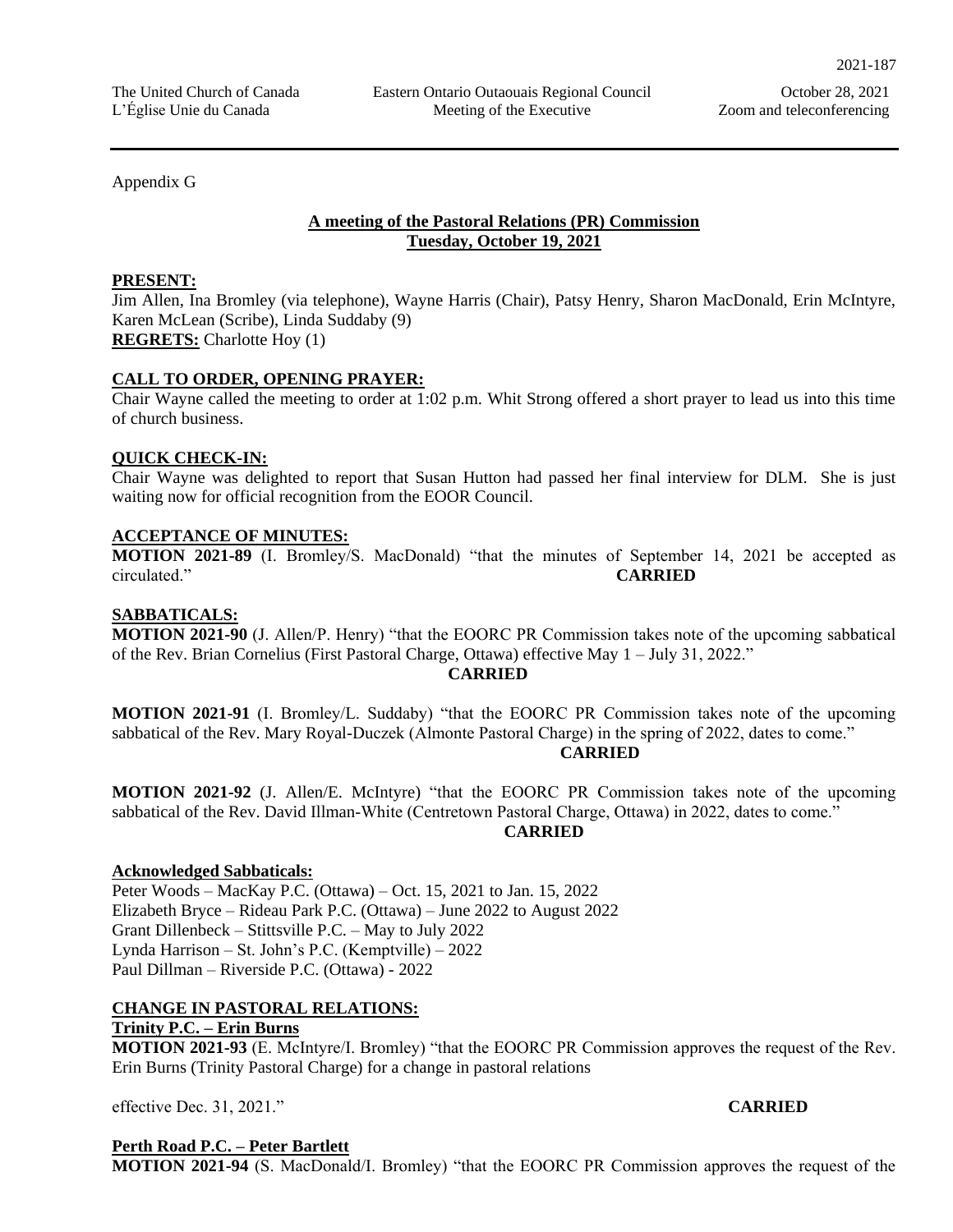Eastern Ontario Outaouais Regional Council Meeting of the Executive

Rev. Peter Bartlett (Perth Road Pastoral Charge) for a change in pastoral relations effective Dec. 31, 2021." **CARRIED**

## **PASTORAL CHARGE SUPERVISORS (PCSs):**

# **Clyde Forks-Tatlock P.C.**

**MOTION 2021-95** (J. Allen/E. McIntyre) "that the EOORC PR Commission, in the absence of called/appointed ministry personnel, names Carla Van Delen (OM), EOORC member, as Pastoral Charge Supervisor to the Clyde Forks-Tatlock Pastoral Charge effective October 19, 2021."

## **CARRIED**

## **Queenswood P.C.**

**MOTION 2021-96** (P. Henry/L. Suddaby) "that the EOORC PR Commission, in the absence of called/appointed ministry personnel, names Trisha Elliott (OM), EOORC member, as Pastoral Charge Supervisor to the Queenswood Pastoral Charge effective October 19, 2021."

## **CARRIED**

**CARRIED**

## **Williamstown P.C.**

**MOTION 2021-97** (S. MacDonald/E. McIntyre) "that the EOORC PR Commission, in the absence of called/appointed ministry personnel, names Jim Allen, EOORC member, as Pastoral Charge Supervisor to the Williamstown Pastoral Charge effective October 19, 2021."

[Abstaining: Jim Allen]

## **Pastoral Charges without Supervisors:**

| Clyde Forks-Tatlock (SM) | Lower  |
|--------------------------|--------|
| Templeton                | Vernon |

Lower Gatineau Valley

## **Pastoral Charges without called/appointed Ministry Personnel:**

| Addison            | Ashton-Munster                          | Aylmer-Eardley        |
|--------------------|-----------------------------------------|-----------------------|
|                    |                                         |                       |
| Aylwin             | <b>Central Lanark</b>                   | Clyde Forks-Tatlock   |
| Delta-Toledo       | Elgin-Portland                          | Glasgow-Castleford    |
| Golden Lake        | Greenwood                               | Kenmore               |
| Knox Edwards       | Lanark-Balderson                        | Lower Gatineau Valley |
| Lyn: Christ Church | Mallorytown                             | Namur                 |
| Pakenham           | Perth: St. Paul's (after Dec. 31, 2021) | Mt. Zion              |
| Pittston           | Richmond                                | Templeton             |
| Williamstown       |                                         |                       |

## **PROFILES:**

## **Elgin-Portland P.C.**

**MOTION 2021-98** (I. Bromley/P. Henry) "that the EOORC PR Commission approves the

Elgin-Portland Pastoral Charge profile for posting on ChurchHub." **DEFEATED** [Note: Chair Wayne and PR minister Whit Strong will contact the pastoral charge immediately with the reasons for not approving the request.]

## **Pakenham P.C.**

**MOTION 2021-99** (I. Bromley/P. Henry) "that the EOORC PR Commission approves the Pakenham Pastoral Charge profile for posting on ChurchHub." **CARRIED**

**CALLS/(RE)-APPOINTMENTS Centenary P.C. – Shelley Roberts (OM-R)**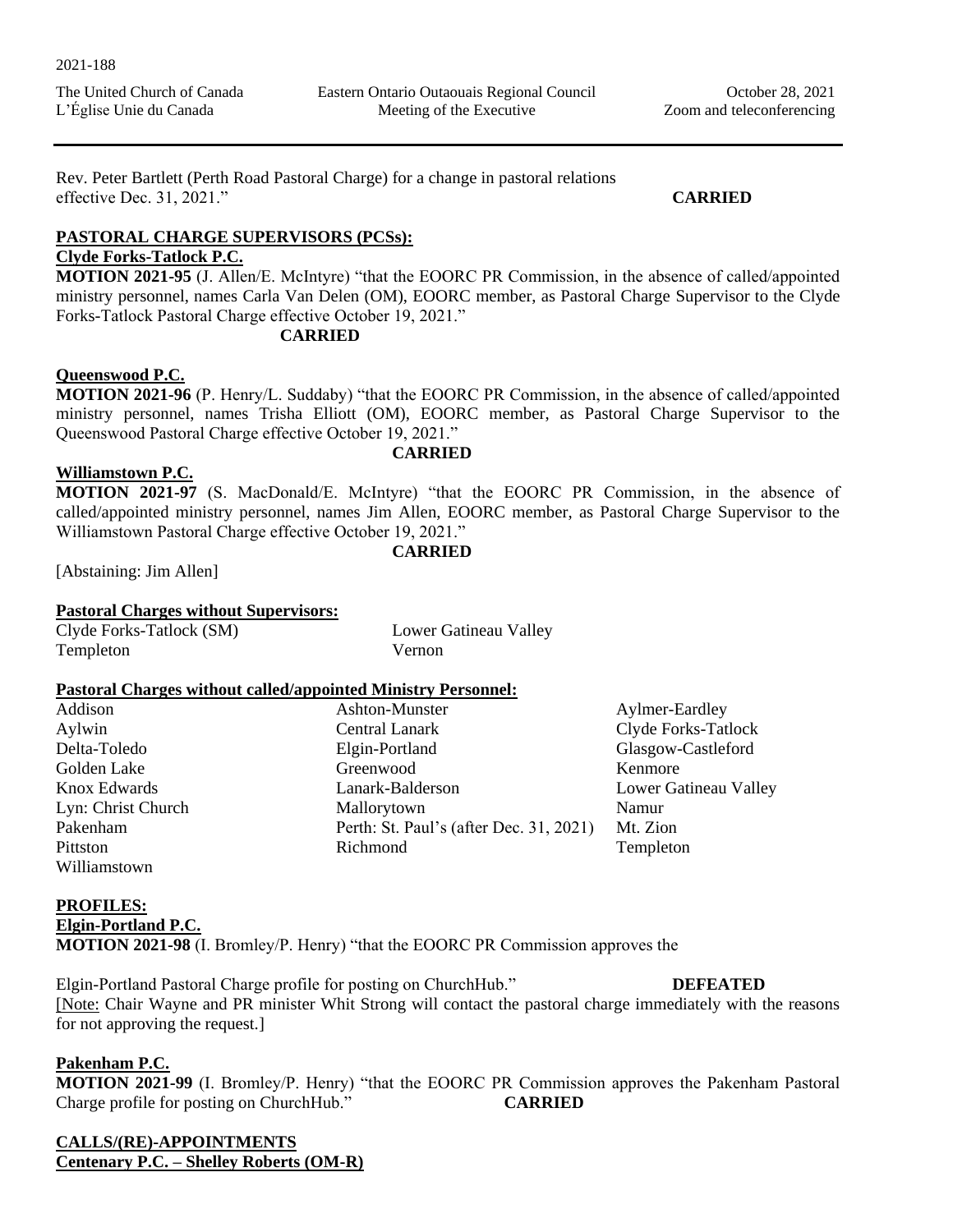Zoom and teleconferencing

**MOTION 2021-100** (P. Henry/J. Allen) "that the EOORC PR Commission approves the appointment of the Rev. Shelley Roberts (OM-R) to the Centenary Pastoral Charge, 14 hours per week as Congregational Minister with a total annual remuneration of twenty-two thousand five hundred and seventy-nine dollars and ninety-five cents (\$22,579.95), from October 15, 2021 to June 30, 2022, with an additional option to increase to 20 hours per week after six months (April 15,2022)."

#### **CARRIED**

[Abstaining: Sharon MacDonald]

## **Salem: Locksley P.C. – William McDowell (OM-R)**

**MOTION 2021-101** (L. Suddaby/S. MacDonald) "that the EOORC PR Commission approves the appointment of the Rev. William McDowell (OM-R) to the Salem: Locksley Pastoral Charge, 11 hours per week as Congregational Minister with a total annual remuneration of seventeen thousand nine hundred and ninety-five dollars and sixty-seven cents (\$17,995.67), from July 1, 2021 to June 30, 2022."

## **CARRIED**

## **Queenswood P.C. – Laurelle Callaghan (OM)**

**MOTION 2021-102** (S. MacDonald/ I. Bromley) "that the EOORC PR Commission approves the appointment of the Rev. Laurelle Callaghan (OM) to the Queenswood Pastoral Charge, 10 hours per week as Congregational Minister with a total annual remuneration of seventeen thousand two hundred and ninety-five dollars and seventyfive cents (\$17,295.75), from October 15, 2021 to September 30, 2022."

## **CARRIED**

## **CLOSURES:**

**MOTION 2021-103** (E. McIntyre/S. MacDonald) "that the EOORC PR Commission recognizes the closure of the following Pastoral Charges: Hawthorne P.C. effective June 30, 2021; Merrickville P.C. and Roebuck P.C., the date to be determined for both." **CARRIED**

## **FOLLOW-UPS FROM LIAISONS AND PCSs:** Nothing new to report.

## **OTHER BUSINESS:**

## **1) Augusta P.C.**

Whit Strong has followed up on Dan Hayward's contact with various members of the pastoral charge including the minister. A number of plans from Dan's meeting have already been implemented. Whit will continue to work closely with the minister and the congregation.

# **2) EOORC Fall Meeting**

There are three items to be addressed under the Pastoral Relations Commission umbrella:

- Revised Communications package
- Sacraments Elder package
- Licensed Lay Worship Leaders (LLWLs) French speaking

Someone from projection (possibly Karen) will let Wayne know how much time is allotted to these topics. Short videos will be prepared and pre-recorded. A certain amount of time will be allowed for live questions on each topic.

# **3) Proposals for General Council (GC44)**

General Council (GC44) will be fully online in 2022 and will begin meeting February 13, 2022 and end August 7, 2022. (It will meet at various times during that time span to address different parts of the agenda – at this time the plan is to meet in five segments over the six months.)

To date, the EOORC Executive has not received any proposals to forward to GC44.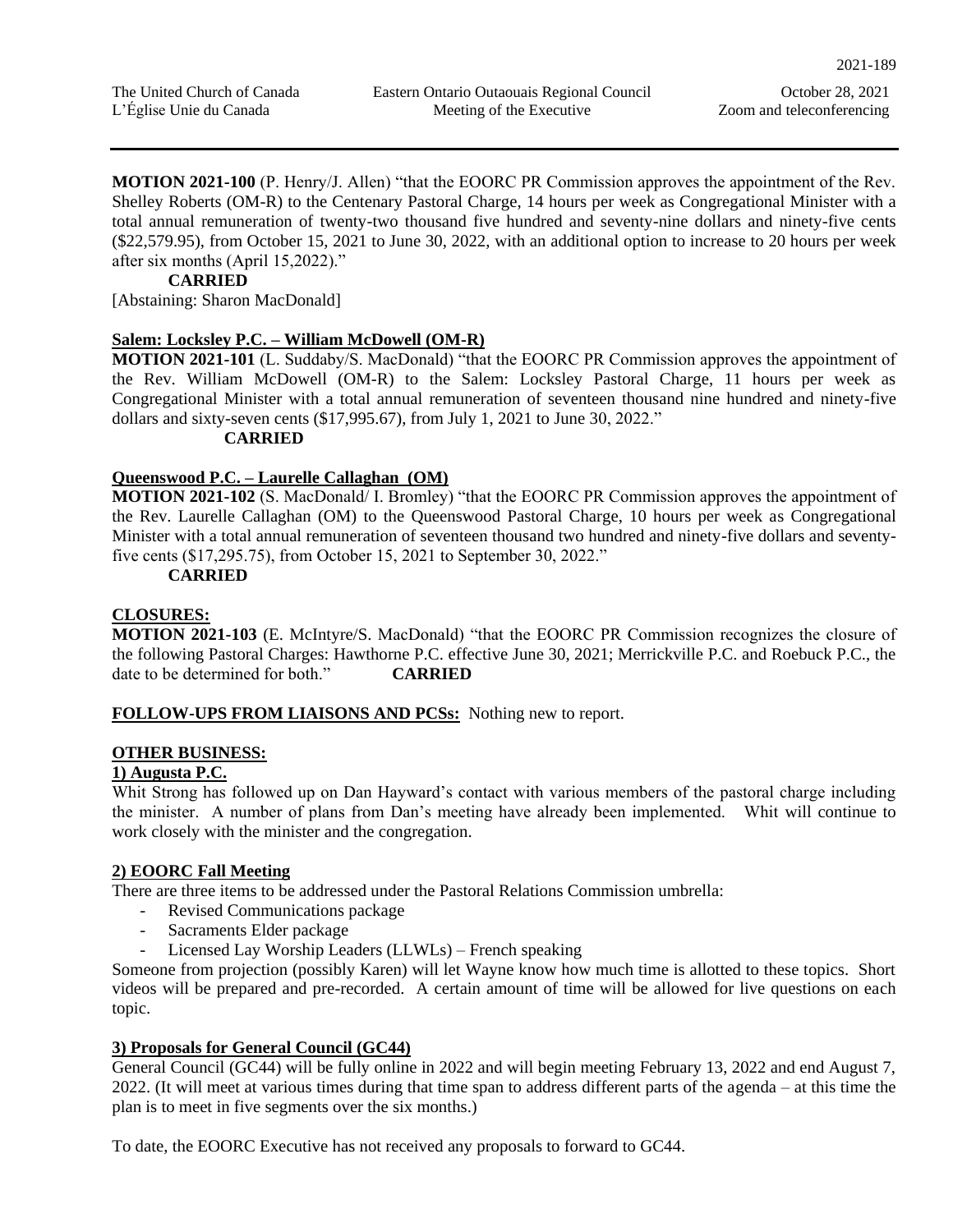#### **4) February 2022 – EOORC Workshops**

The tentative plan for the February meeting is to do little, if any business. The focus will be on workshops and information. If Pastoral Relations would like to hold a workshop at this gathering, we should give notice to the planning committee as soon as possible.

## **SACRAMENT ELDERS POLICY (Update)**

Erin and Jim reviewed the revised policy which had been circulated prior to the meeting. They fielded questions from the rest of the Commission and made a few more corrections to the document.

**MOTION 2021-104** (P. Henry/S. MacDonald) "that the EOORC PR sends the revised Sacrament Elders policy to the Executive for review and approval." **CARRIED**

**NEXT MEETING:** Next meeting – November 9, 2021 1:00-3:00 p.m. via Zoom

**CLOSING:** Wayne thanked everyone for attending. Patsy offered our closing prayer today and, the business of the Commission being completed, Chair Wayne declared the meeting closed at 2:20 p.m.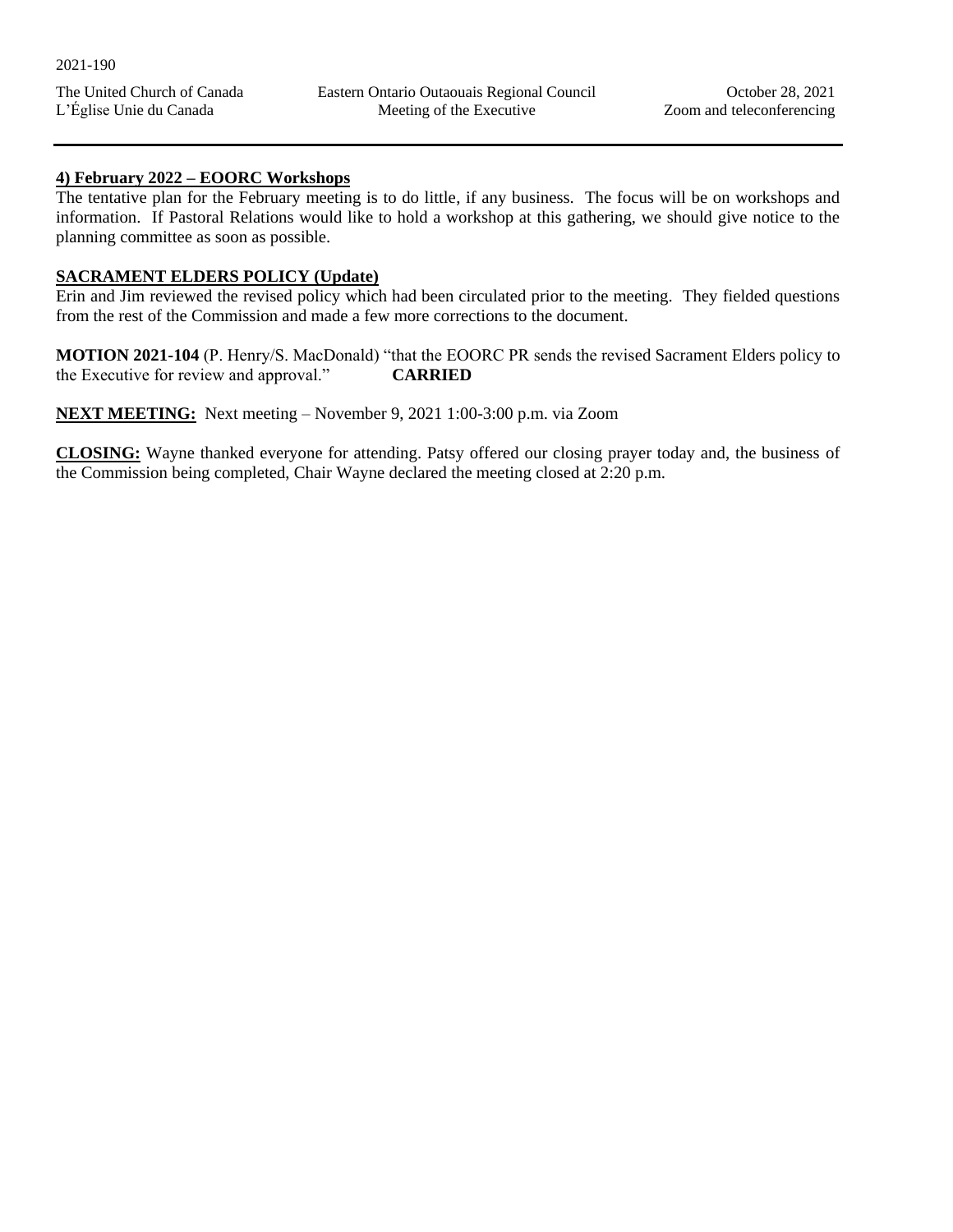Appendix H

## **Communications Policy**

#### EOORC Regional motion

**2021-05-7-8\_48 MOTION** (R. Lambie/B. Harman) that the Eastern Ontario Outaouais Regional Council adopt the policy establishing a minimum amount for phone /Internet expenses of \$1000/yr. It is not to be pro-rated according to the hours of the appointment/call. *If a ministry personnel accepts two (2) or more calls/appointments to reach 100% time the pastoral charges combined annual payments can not equal less then \$1,000.* This is effective immediately.

## **Pastoral Relations Commission minutes**

#### **5) Communications Package**

At the May meeting of the Region, the Communications package was returned to the PR Commission for further work. After discussion, the Commission agreed to leave it as it was and sent it back to the Executive. However, since that time a new issue has arisen.

The original package was set at a minimum of \$1000 per year and was not to be pro-rated in terms of how much time the minister was hired for. The question now is how to handle it if a minister is employed by 2 or more separate pastoral charges at the same time.

It would seem logical to assume each pastoral charge would assume a payment based on the percentage of time they are receiving from the called/appointed minister. This must be added to the package information to ensure there is no misunderstanding.

Wayne, Whit and Karen will draft an amendment for the next meeting.

That the full cost of telephone and internet be reimbursed by the pastoral charge with the presentation of receipt.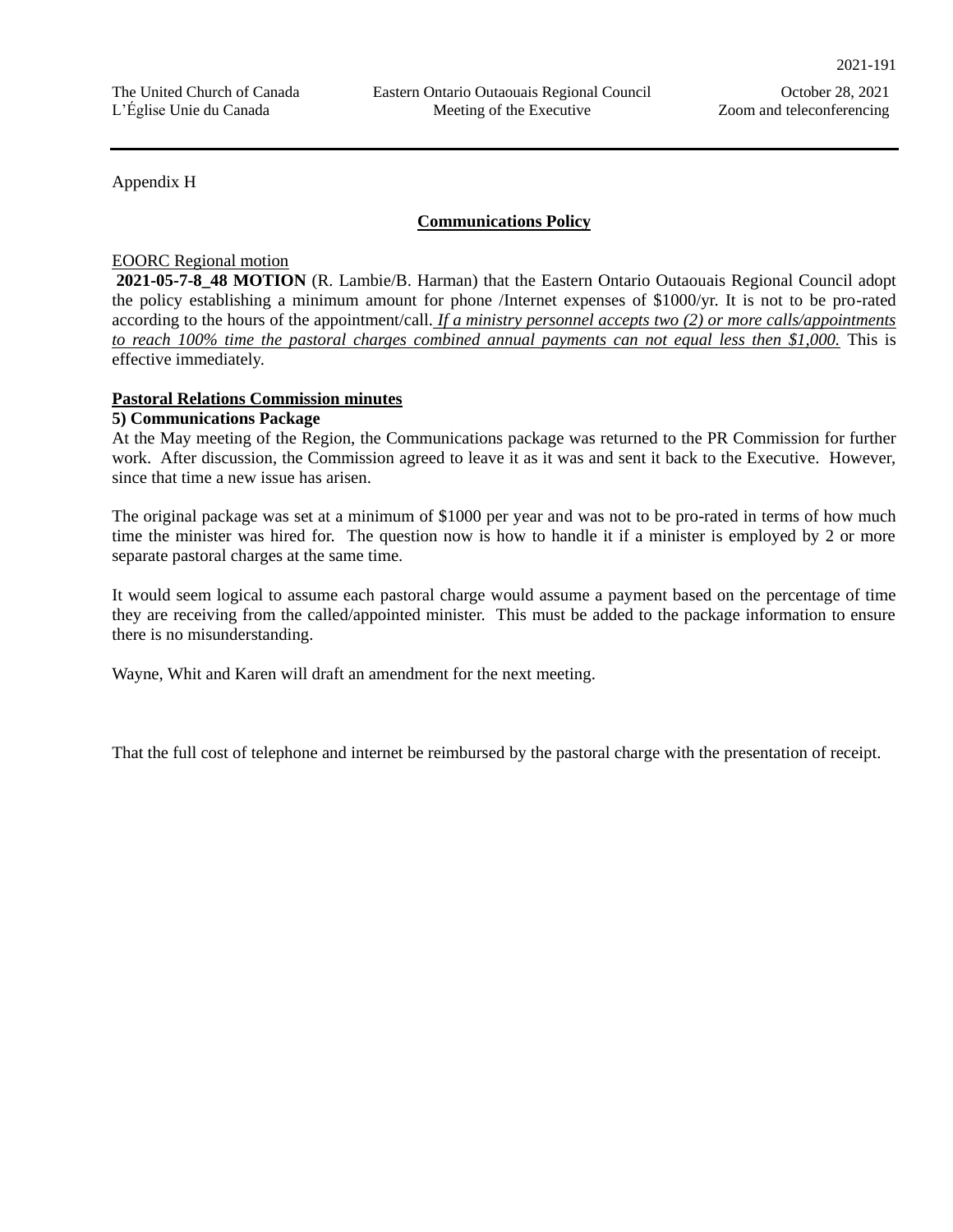| The United Church of Canada |  |
|-----------------------------|--|
| L'Église Unie du Canada     |  |

## Appendix I

## **Policy Regarding licences to administer the Sacraments**

| POLICY NAME: Policy regarding Sacraments Elders                                                     | Date Approved: |  |
|-----------------------------------------------------------------------------------------------------|----------------|--|
|                                                                                                     | Review date:   |  |
| Purpose: The purpose of this policy is to clarify expectations regarding licences to administer the |                |  |
| Sacraments. The Manual 2021 Sections I.2.4 and I.2.5.2 b                                            |                |  |

## **Preamble**

This document outlines the Eastern Ontario Outaouais Regional Council's policy regarding licences Sacraments Elders

## **Policy**

## *1. General Policy*

The regional council may grant a licence to administer the sacraments to members of communities of faith without a called or appointed member of the order of ministry or designated lay minister. A member holding a licence to administer the sacraments is called a "Sacraments Elder."

The Regional Council:

- 1. Recognizes that the office of Sacraments Elder is intended to provide a means for communities of faith to receive the sacraments in the absence of a called or appointed minister. The absence of a settled, called or appointed minister on a community of faith does not, in itself, trigger the licensing of a Sacraments Elder.
- 2. Recognizes the value of inviting ministry personnel to preside at the sacraments. However, when a community of faith is unable to find ministry personnel to preside, a request for a sacraments elder may be considered.

## *2. Terms of Licence*

A Sacraments Elder may administer the sacraments in their community of faith for a 12-month term that may be renewed. The licence automatically ends if a member of the order of ministry or designated lay minister is called or appointed to the community of faith. In the case of a multi-point charge, a Sacraments Elder may preside at all points of the pastoral charge.

The requirements to name and licence a lay person as a sacraments elder can be found in the Sacraments Elder Handbook 2021: *[https://united-church.ca/sites/default/files/handbook\\_sacraments-elders.pdf](about:blank)*

## *3. Process*

- 1. When there is no ministry personnel appointed/called to a pastoral charge, and there are no ministry personnel available to preside at the sacraments the community of faith may identify an individual whom it believes is suitable to perform the function of Sacraments Elder.
- 2. At an official meeting of the governing body of the community of faith, the community of faith must pass a motion to request a Sacraments Elder which shall then be submitted to the Pastoral Relations Commission.
- 3. The request that shall be submitted to the Pastoral Relations Commissions details the following:
	- a. The request for a Sacraments Elder, including the reason for the request, the name of the individual requested, and reasons that person would be a suitable Sacraments Elder.
	- b. The date of the meeting of the governing body approving the request; and
	- c. A copy of the motion indicating the mover and seconder (by full name) and the results of the vote.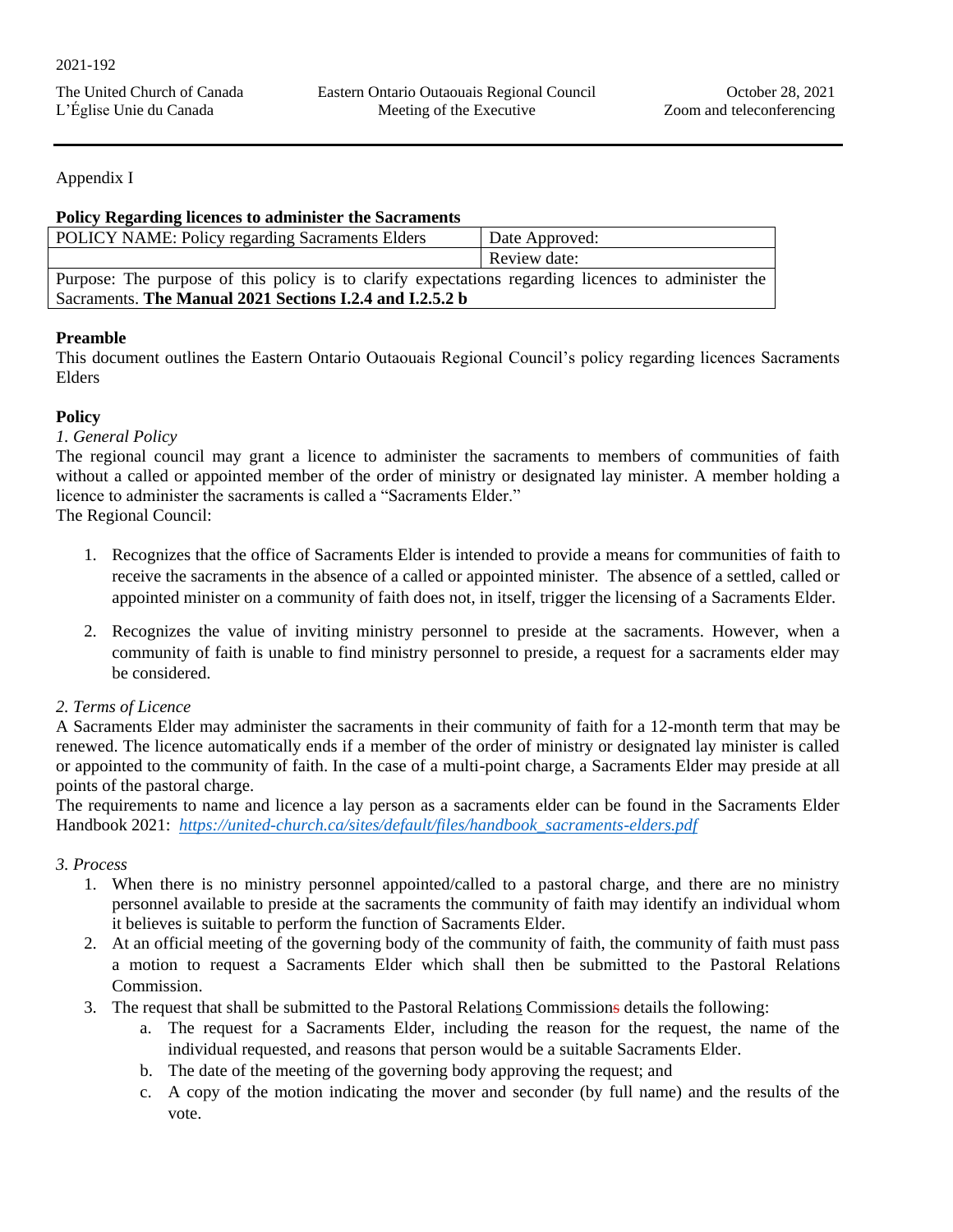- 4. The Pastoral Relations Commission confirm the need for a Sacraments Elder and the suitability of the proposed person before the training takes place. The Regional Council Executive may not concur with the recommendations.
- 5. The Sacraments Elders Workbook will be the principal guide for instruction on the administration of the sacraments. The Pastoral Relations Minister shall be responsible to provide the training. The training is approximately 16 to 20 hours, timing to be divided between two to four modules with sufficient time between them for reflection.
- 6. The Pastoral Relations Commission will recommend appointing an ongoing mentor, potentially the pastoral charge supervisor.
- 7. Upon completion of this process, the Pastoral Relations Commission will bring a motion to the Regional Council Executive for action.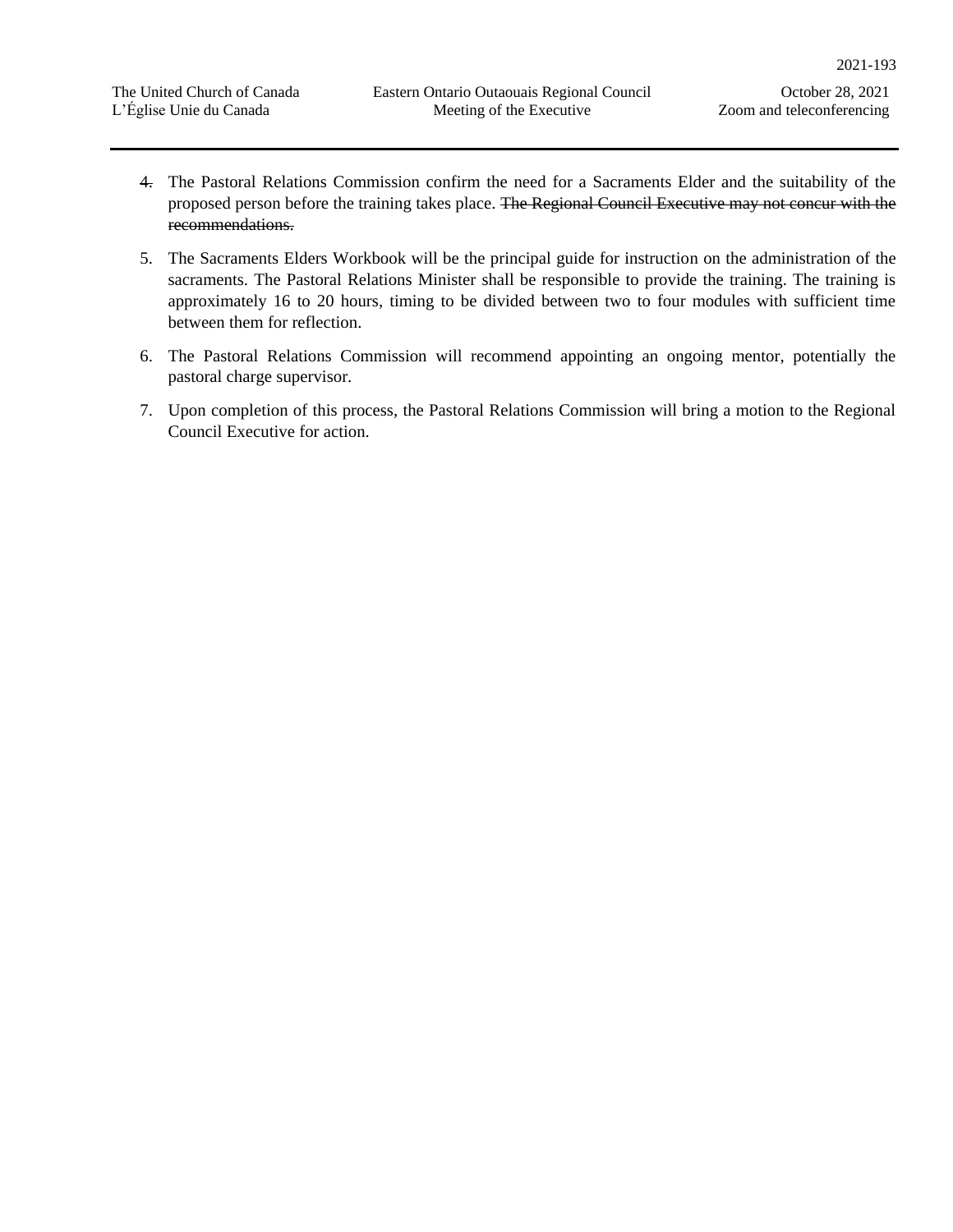## Appendix J

## **Eastern Ontario Outaouais Regional Council, United Church of Canada Communications and Administrative Assistant Report to the Executive October 24, 2021**

The Sacraments Elder Survey was completed on September 30<sup>th</sup> and the results of the survey were sent to Jim Allen and Erin McIntyre so they can produce a report to be presented at the Fall Meeting on November  $27<sup>th</sup>$ .

Fall brought with it many events around the EOORC, which were promoted in EOORC News and through separate emails. One in particular, the *Guaranteed Livable Income* meeting, which featured a new book, The Case for Basic Income, by Jamie Swift and Elaine Power. Since Jane Dawson left the role of Minister for Communities of Faith, Clusters and Networks in the summer, I was asked to organize and facilitate the meeting. It took place on October  $21<sup>st</sup>$  and was very well attended (100+ EOORC members). The meeting also featured special guest, Rev Lois Wilson, former UCC moderator and retired Canadian senator. The meeting was extremely well received. The authors asked for my assistance in to contacting other regional councils, which I have done. So far, representatives from four regional councils have expressed interest in arranging similar meetings in their regional councils.

Registration is now open for the 2021 Fall Meeting taking place on Saturday November  $27<sup>th</sup>$  at 9:00 a.m. – noon. More than 50 people have registered on the first day of registration.

The Communications Leadership Team met in October. We discussed how to communicate the nominations procedure more clearly and timely so that everyone has access to the information in enough time to consider putting their names forward. We also discussed how to update the next version of the EOORC Directory and address the Pastoral Charges with whom no contact has ever been made. It is our goal to reach every Pastoral Charge and determine their status in time for next summer, when the 2022-23 directory will be published.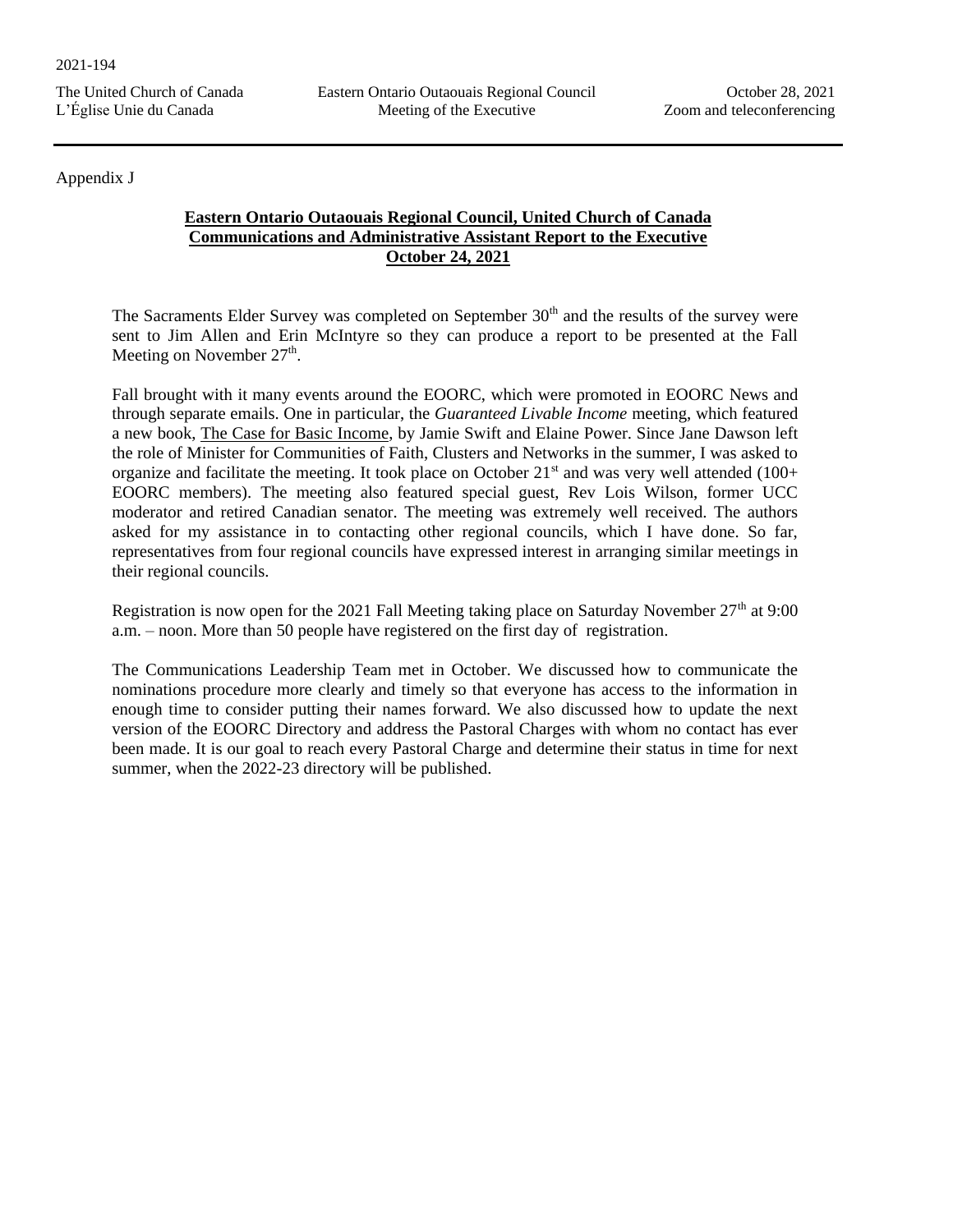Appendix K

## **A meeting of the Nominations Leadership Team Tuesday, October 5, 2021**

#### **PRESENT:**

Susan de Haan, Bronwen Harman, Sue Hutton (Chair), Rosemary Lambie, Karen McLean, Joel Miller (6) **REGRETS:** Takouhi Demirdjian-Petro (1)

## **CALL TO ORDER, OPENING PRAYER:**

Chair Sue Hutton called the meeting to order at 7:01 p.m. She thanked everyone for attending an evening session and offered a prayer to open the meeting.

## **APPROVAL OF MINUTES JUNE 2, 2021:**

It was agreed by consensus that the minutes of June 2, 2021 be accepted as circulated.

## **CORRESPONDENCE:**

- 1) Kim Heath has tendered her resignation from Nominations. Her contributions have been most appreciated and she will be missed on the team.
- 2) Following the Annual General meeting of EOORC in May 2021, the secretary received a letter from Lynne Gardiner expressing some concerns over the Nominations process at the meeting. The secretary had responded and Lynne had sent a follow-up letter to Rosemary Lambie. The team discussed Lynne's concerns at length. Suggestions to improve communications with the membership included updating the EOORC website to copy information to both the Nominations page as well as the "Opportunities to Serve" section so people can find it in multiple places; working with the Communications Team to generate a mailing list to enable contact with remote areas with limited/no email.

Lynne offered to draft a Conflict of Interest policy for EOORC – Rosemary will contact her to accept her offer to present a draft to Executive at her earliest convenience.

#### **BUSINESS:**

## **1) Leadership Team Names**

Two teams are currently called "Property and Finance" and "Finance". This is somewhat confusing for folks – "Property and Finance" will be renamed "Property" for better separation of the two mandates.

## **2) Leadership teams – new members**

**Finance-** Currently Finance is down to about 5 members. They would like at least 2 or 3 more members. Several names were suggested and will be approached.

**Nominations-** Kimberly Heath has stepped down from Nominations so the Team also needs more people willing to assist other teams to find volunteers. In addition, with the rise of EOORC in May 2022, Sue Hutton will become President of EOORC so will have step down as Chair of Nominations.

## **3) General Council (GC) Commissioners**

While a number of people did let their names stand for GC Commissioners for GC44 in 2022, there is still a great need for more. We still need one more lay commissioner and many more alternates. Historically, many people find it necessary to step down by the time GC arrives due to any number of reasons so alternates are always required to fill these vacancies. Sue will ask Anita to add a request to upcoming newsletters for people to submit Expressions of Interest. Of note for lay people

– GC Commissioners do need to be members of a Community of Faith in the United Church of Canada, but they do not need to be a member of EOORC.